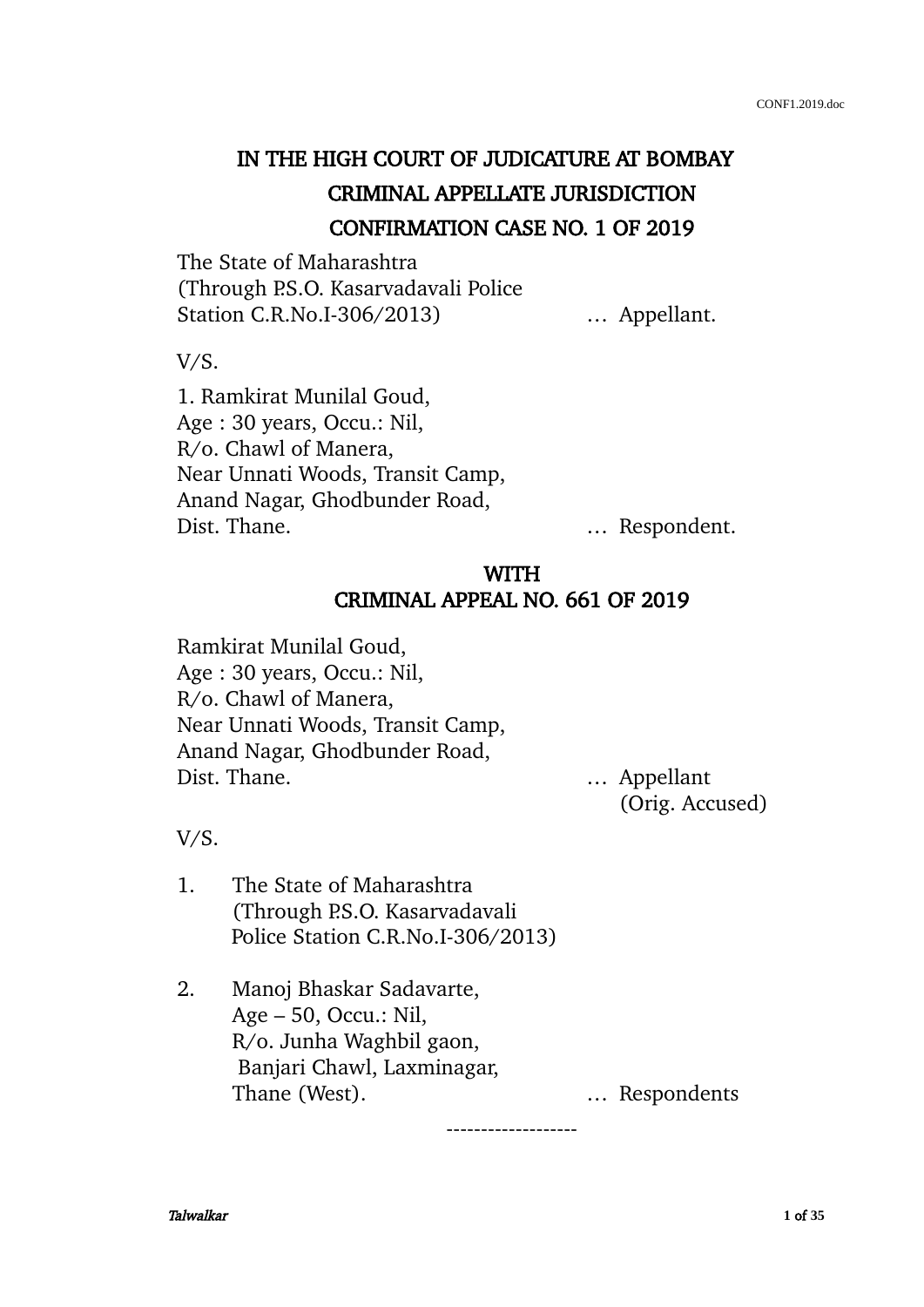Mr. Sachin R. Pawar a/w Mr. Nikhil Mallelwar a/w Rohan Dilip Kaiche a/w Amjith Anandhan for the Respondent in Conf. Case No.1 of 2019 and for the Appellant in Apeal/661/2019.

Ms. M.M. Deshmukh, APP for the State.

Ms. Rebeca Gonsalvez, Advocate appointed for Respondent No. 2 in Cr. Appeal No. 661/2019.

ARUNA S TALWALKAR Date: 2021.11.25 15:20:14 Digitally signed by ARUNA S TALWALKAR  $15:20:14$ <br>+0530

CORAM : SMT. SADHANA S. JADHAV & PRITHVIRAJ K. CHAVAN, JJ. RESERVED ON : OCTOBER 26, 2021. PRONOUNCED ON : NOVEMBER 25, 2021.

## JUDGMENT (PER SMT. SADHANA S. JADHAV, J)

"*A bud of rose was crushed before it bloomed, a kite was torn when about to fly, the budding flower was crushed to ashes and the kite took the soul away*."

This is yet another sad saga of a three year old girl child, who was playing with her little dog, when she was noticed by a knave man who was driven by a desire of lust upon the sight of a little happy harmless child playing in her own world.

2 The State is seeking confirmation of the death sentence passed by District Judge-7 & Special Judge under POCSO Act, Thane in Special Case (Child Protection) No138/2013 vide Judgment and Order dated 8/3/2019. Criminal Appeal No. 661 of 2019 is an appeal filed by a convict who is directed to be hang by the neck till he is dead for having committed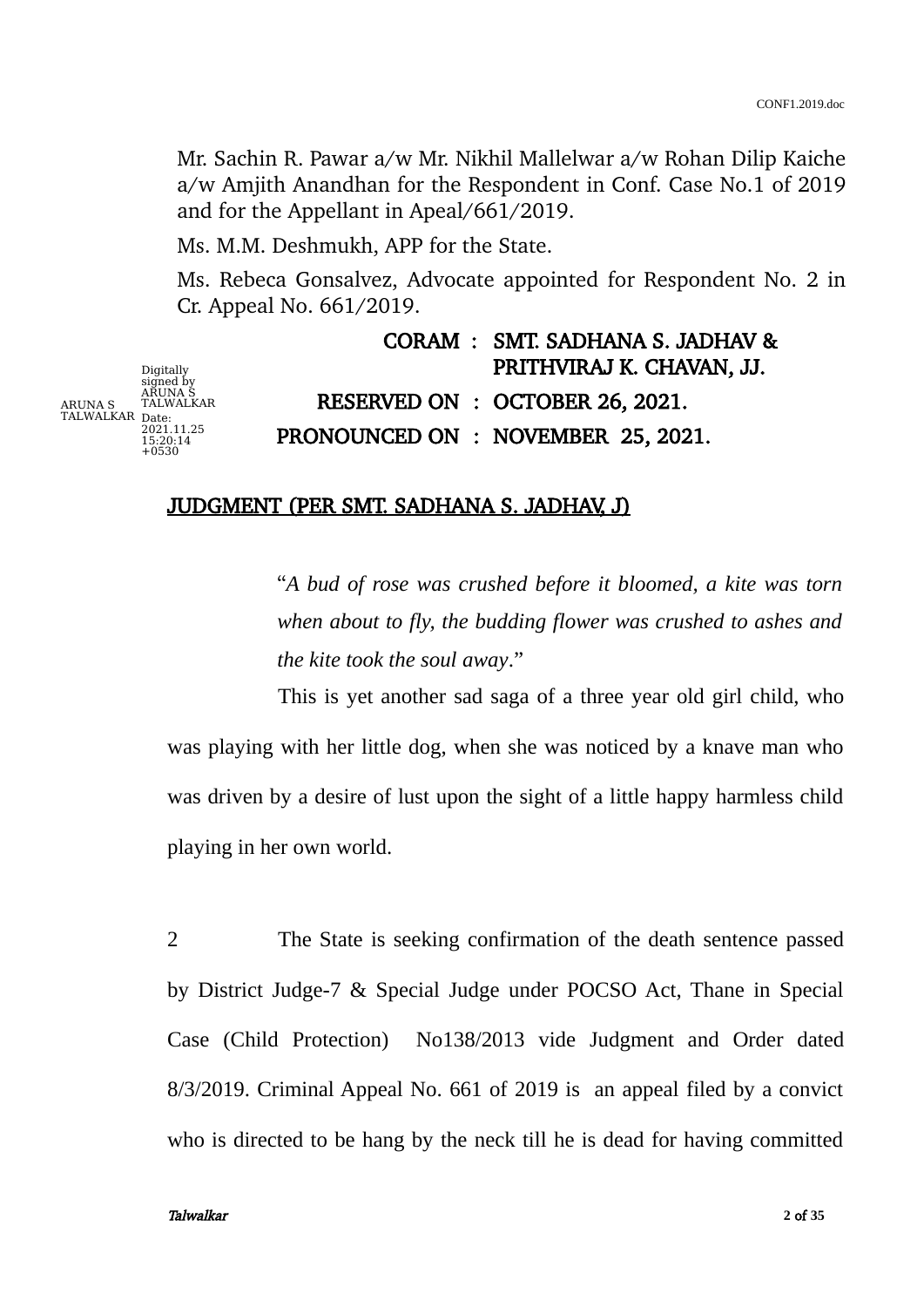offences punishable under section 302, 363, 376 (2) (i), 201 of the Indian Penal Code and section 4 and 8 of Protection of Children from Sexual Offences Act, 2012 by District Judge-7 & Special Judge under POCSO Act, Thane in Special Case (Child Protection) No138/2013. The operative order reads thus :

1. Accused Ramkirat Munilal Goud, aged 30 years is hereby convicted as per section 235(2) of the Code of Criminal Procedure for the offence punishable under Sections 302, 363, 376(2)(i), 201 of Indian Penal Code and offence punishable under Sections 4 and 8 of the Protection of Children from Sexual Offences Act, 2012.

2. Accused is hereby convicted as per Section 235(2) of the Code of Criminal Procedure Code for the offence punishable under Section 302 of Indian Penal Code and be hanged by neck till he is dead.

3. Accused is hereby sentenced to suffer rigorous imprisonment for life which shall mean imprisonment for the remainder of his natural life and to pay fine of Rs. 5,000/-(Rupees Five Thousand only) for the offence punishable under section 376(2)(i) of Indian Penal Code. In default of payment of fine, shall suffer rigorous imprisonment for one year.

4 Accused is sentenced to suffer rigorous imprisonment for 5 years and shall pay fine of Rs. 5,000/- (Rupees Five Thousand only) for the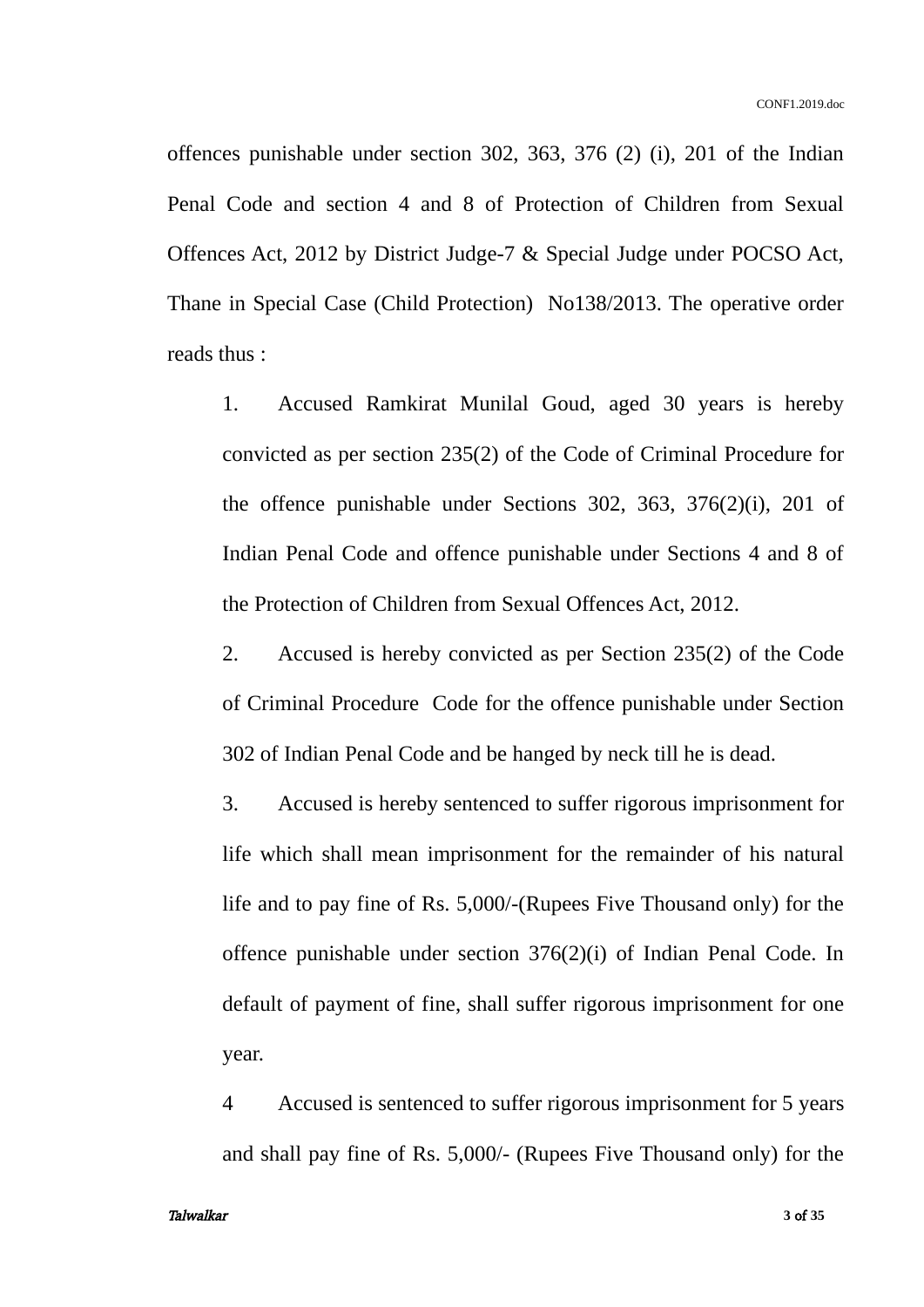offence punishable under section 363 of IPC. In default of payment of fine shall suffer rigorous imprisonment for 6 months.

5. Accused is sentenced to suffer rigorous for 3 years and shall pay fine of Rs. 5,000/- (Rupees Five Thousand only) for the offence punishable under section 201 of IPC. In default of payment of fine, shall suffer rigorous imprisonment for 6 months."

3 The facts of the case in a nutshell are that-

On 30/09/2013 Miss Y, a little three year and nine months old girl ventured out of her house to play with her dog. She did not return home. Her father searched for his daughter in the neighbourhood. He saw his dog tied in the watchman chawl. He lodged a missing report, and the investigation was set into motion. On 2/10/2013 at about 2 p.m., the police called upon PW. 1 to identify the dead body of a child lying in a mud pond. On  $3<sup>rd</sup>$  October accused was arrested. The autopsy on the dead body of the child showed that she had been brutally sexually abused before she was put to death. The cause of death was "death due to head injury with extensive genital injuries." The accused was charge-sheeted for offence punishable under section 302, 363, 376 (2) (i), 201 of the Indian Penal Code and section 4 and 8 of Protection of Children from Sexual Offences Act, 2012.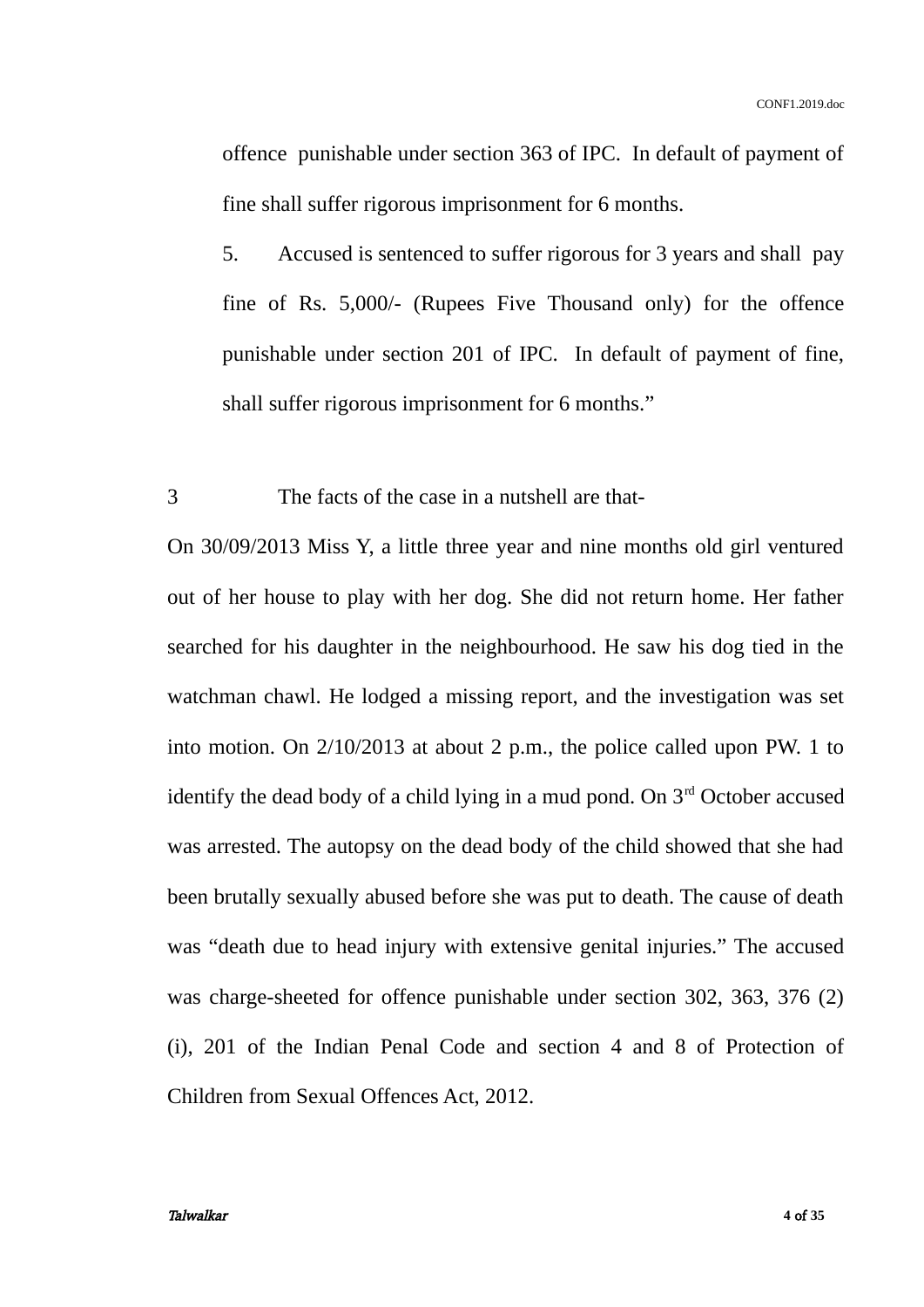4 At the trial, the prosecution examined as many as 18 witnesses to bring home the guilt of the accused. PW.1 happens to be the unfortunate father of the deceased. He has deposed before the court that he works as a painter and resides with his mother, his wife had withdrawn herself from the society of her husband since two years. On  $30<sup>th</sup>$  September 2013 at about 10 a.m. his mother had gone to fetch water, thereafter he left the house for his own work. When he returned after 15 minutes, he found that his daughter and his dog was missing. When he was searching for his daughter, the people in the neighbourhood told him that they had seen his daughter playing with the dog in front of his house. He then saw his dog tied in front of one of the tenements of watchman's chawl. He noticed that the legs of his dog were smudged with mud. He then lodged a missing complaint which is at Exh. 20.

5 After some time, he revisited the watchmen chawl to once again inquire about his missing daughter since, he had found his dog in the said vicinity. He saw a man and noticed that his legs were smudged with mud. He inquired with him, but in vain. With a heavy heart he has deposed in the court that he has identified the body of his daughter in the mud pond. He expressed his suspicion to the police, in respect of a man, who was standing in the vicinity of watchman chawl, clad himself in a lungi, standing on a dry surface with muddy legs and seemed to be disturbed when inquired about the girl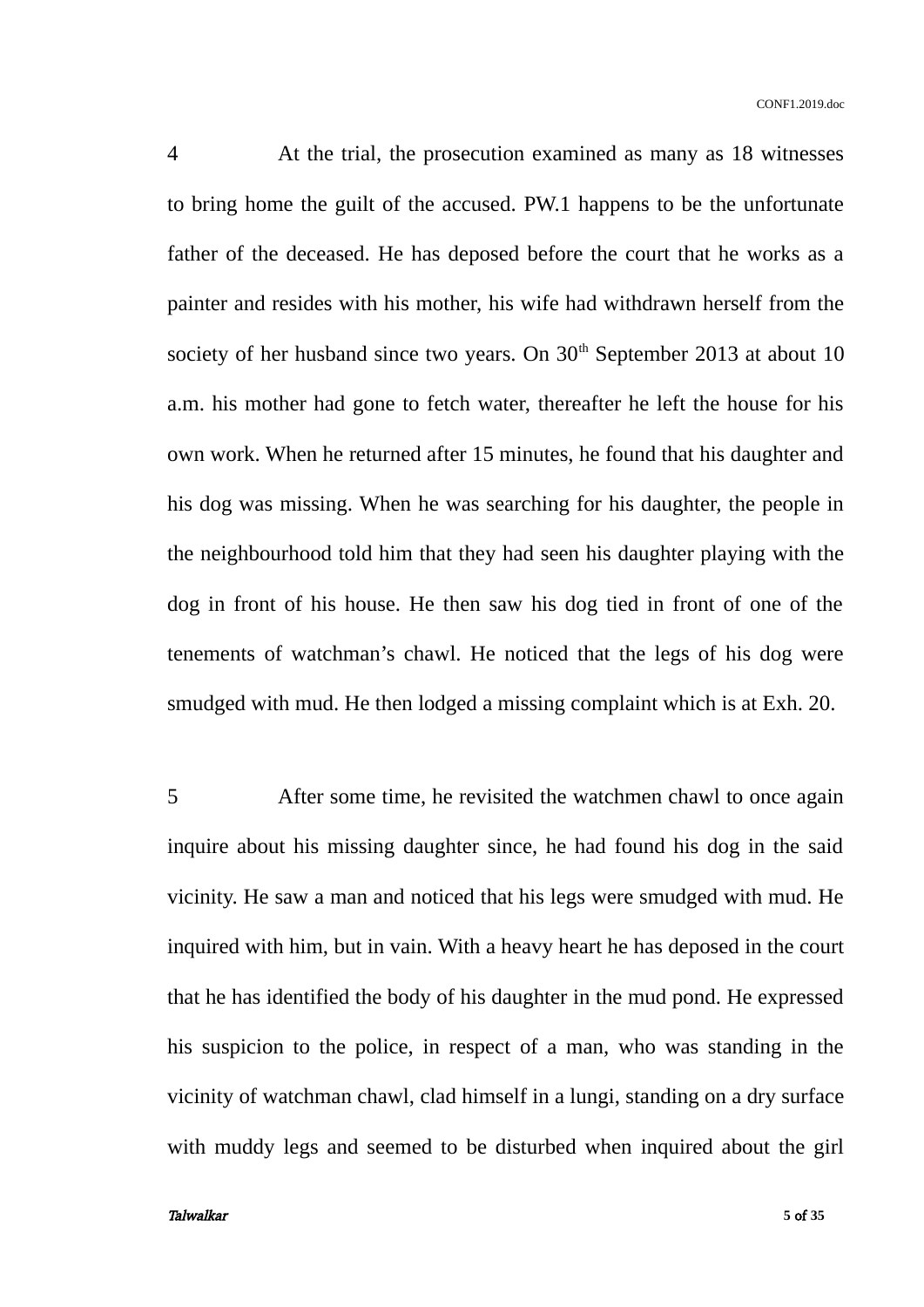child.

6 In his deposition, he had named the persons with whom he had inquired. One Mrs. Shukla and her family members claimed to have seen a girl playing with a dog. They had noticed that the girl was not wearing anything besides a full sleeves T-shirt. He was sure that it has to be his daughter because his daughter was not wearing the undergarment since the beginning. Along with the police, P.W.1went to a locked room which was opened by the police. They noticed blood-stains and hair on the spot. Thereafter, his supplementary statement was recorded in which he levelled allegations against the accused-appellant.

7 It is elicited in the cross-examination that the breed of the dog was Labrador. P.W. 1 has denied the suggestion that he had not suspected anybody on 30/09/2013 but admits that he has not given the name of the accused. It is also elicited that when he saw the dead body it was swollen. There were signs of nibbling by the aquatic creatures on the dead body and it was partially decomposed. He had identified the earrings adorned by his daughter. He admits that he has not seen the accused in the said area prior to the incident. He had been called for the test identification parade, however the accused was not present in the test identification parade.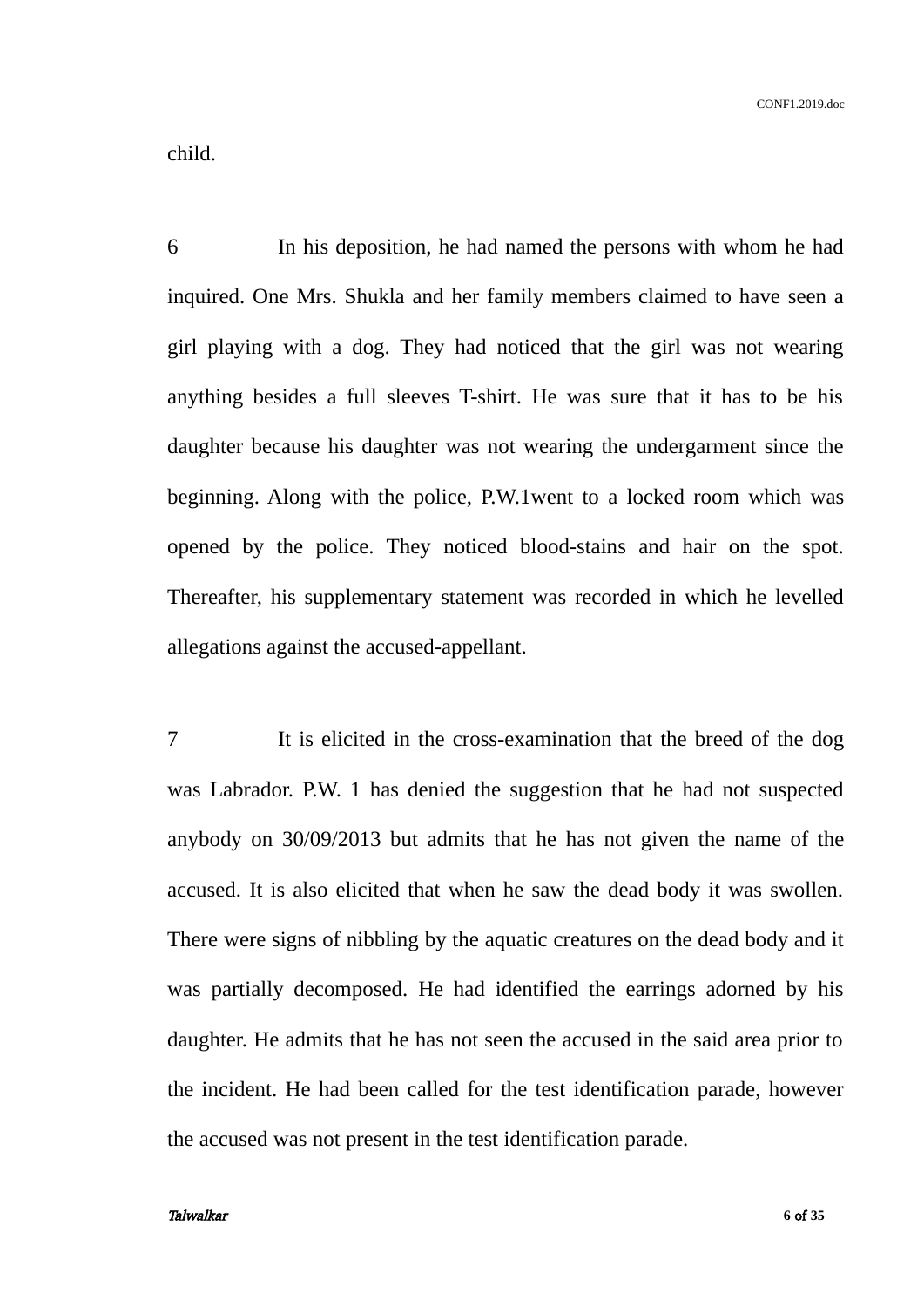8 It is also elicited in the cross-examination that nobody had told him about any person accompanying or taking away his daughter. The police had not called upon him to identify the accused in jail. As far as the topography of his house is concerned, he has stated that on the western side of his house there is cattle-shed, a brick-kiln and Asha Kirana Store and in the same area, there are 50 to 60 rooms where his dog was tied.

9 PW. 2 Mujammil Daire is a panch for seizure of the clothes of the deceased and 9 sealed bottles of samples. PW 3 Umashankar Pal is a panch for the spot where the dog was tied. The said spot was shown by the complainant and the said spot panchnama is at Exh 30. The spot panchnama speaks volume for itself, which is proved by the panchas. PW. 4 Rohidas Rathod who was a panch while conducting the panchnama of a room in Manera chawl. The room was closed by a wooden ply. In that room, they noticed bloodstains on coba flooring. Four long hair and four small hair were seized. PW5 Devidas Kale is the mason who had scraped the blood stain from the coba flooring, PW 6 Navnath Wagh is panch for the recovery of the dead body from a puddle. According to him, the swollen body was floating. The body was removed with the help of fire bridgade. They have noticed that there were marks indicating that a dog had gone to and fro from the pond.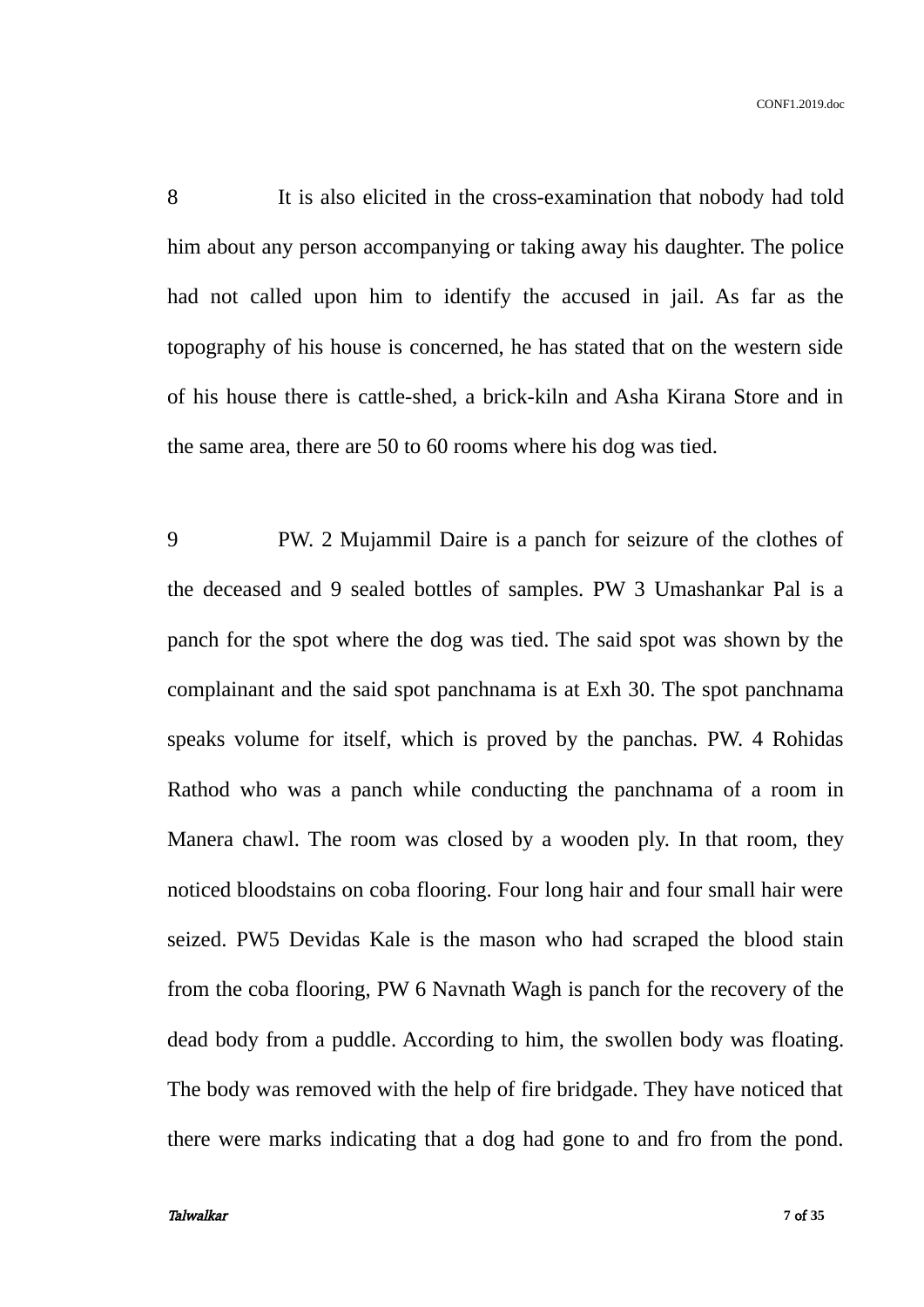CONF1.2019.doc

The girl was wearing the pink colour T-shirt with no undergarments. The road leading to the pond was a muddy footway. PW 8 Archana Singh is a panch for inquest panchnama. She was residing in front of the house of the deceased. According to her, the dead body was swollen, her ears eyes and private parts were decomposed. She had noticed injury on her head and private part.

10 PW.9 Dipendra Kumar Shukla was residing in the transit camp in front of Unnati Woods. According to him, the face of the accused was familiar, but he was not acquainted to him. According to him the accused was residing in the same chawl along with his father, brother and four to five other people. According to him he had seen the deceased passing his house along with a dog at about 11.30 to 12.00 and about 1.00 p.m he saw the dog wandering on the road unaccompanied by the girl and at that very moment he had seen the accused coming out of bushes. He had seen the accused in uniform and at 4.00 p.m. he learnt that people were searching for that girl. It is elicited in the cross examination that there are 10 to 12 chawls in between Unnati Woods and transit camp. He had identified the girl in the photograph shown to him. The statement of the witnesses was recorded on  $3<sup>rd</sup>$  October, 2013.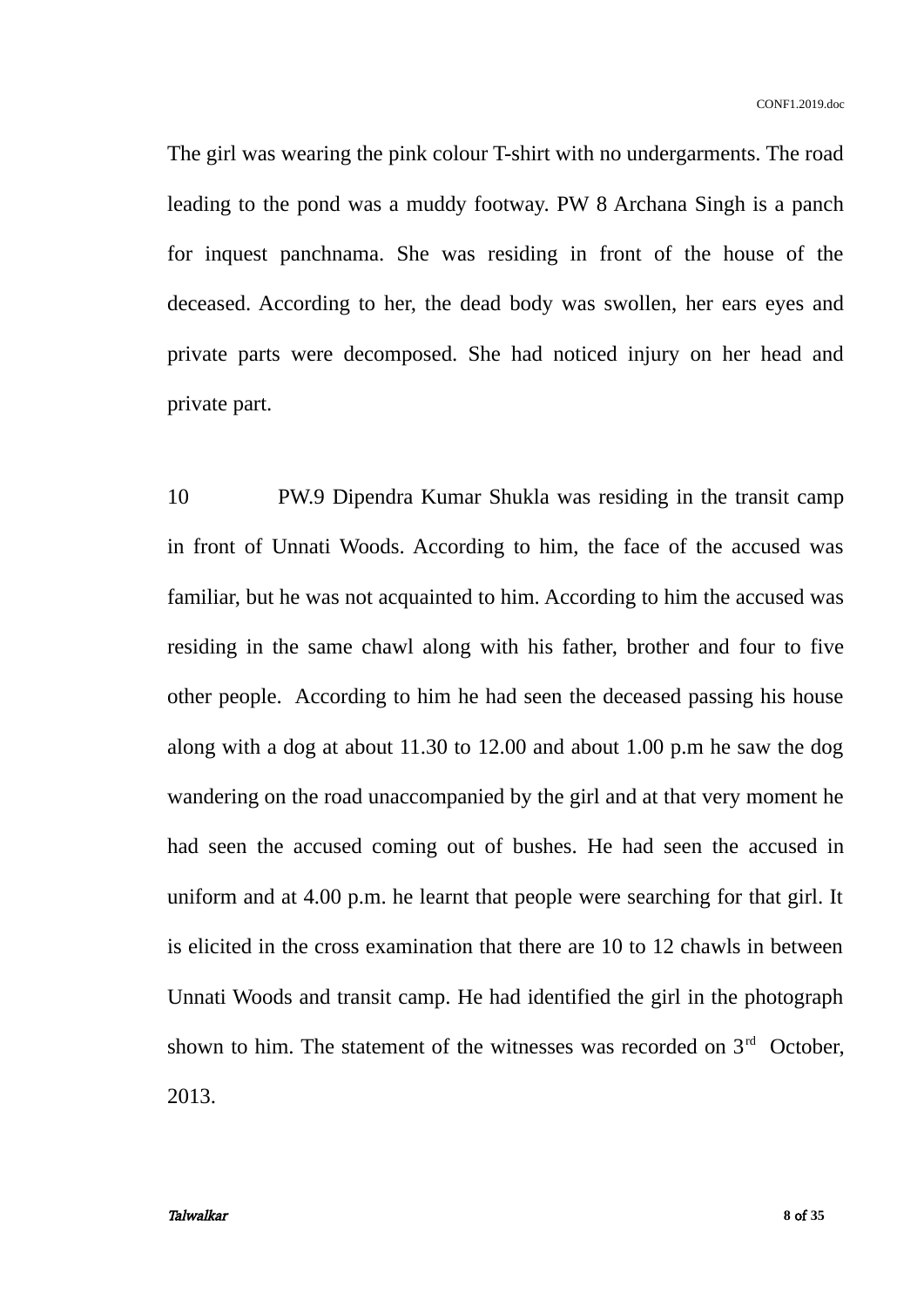11 PW.14 Pradip Kumar Rawat is examined who claims to have seen the accused along with the girl at about 12.10 p.m.

12 Upon perusal of Exh. 90, it appears that since the perpetrator of crime was unknown, the investigating officer had got 30 watchmen medically examined, in order to ascertain whether any of them had sexually abused the child. It is pertinent to note that the father of the present convict, Munnilal Faku Gaud and bother of the convict Shamkirat Munnilal Gaud were also examined. It is not known as to why the convict was not examined on that day. The samples of their blood and semen as well as nails and hair were taken and sent to the Forensic Laboratory on 7/10/2013.

13 The accused was shown to be arrested on 3<sup>rd</sup> October, 2013. On 2<sup>nd</sup> October, 2013 the autopsy was performed on the dead body of the victim between 10 p.m. to 11.15 p.m. by P.W. 11 Dr. Sadanand Bhise. The observations made by the doctor at that time are reproduced herein:

> "2. Rigor mortis is passed off. Facial features bloated. Body is in advanced state of decomposition. Eyes swollen and protuded tongue is protuded and bulging out. Body swollen greenish discolouration of skin at places marbling over chest abdomen, upper and lower limbs. Upper limbs are fixed at elbow joint, lower limbs are fixed at knee joint. Identifiable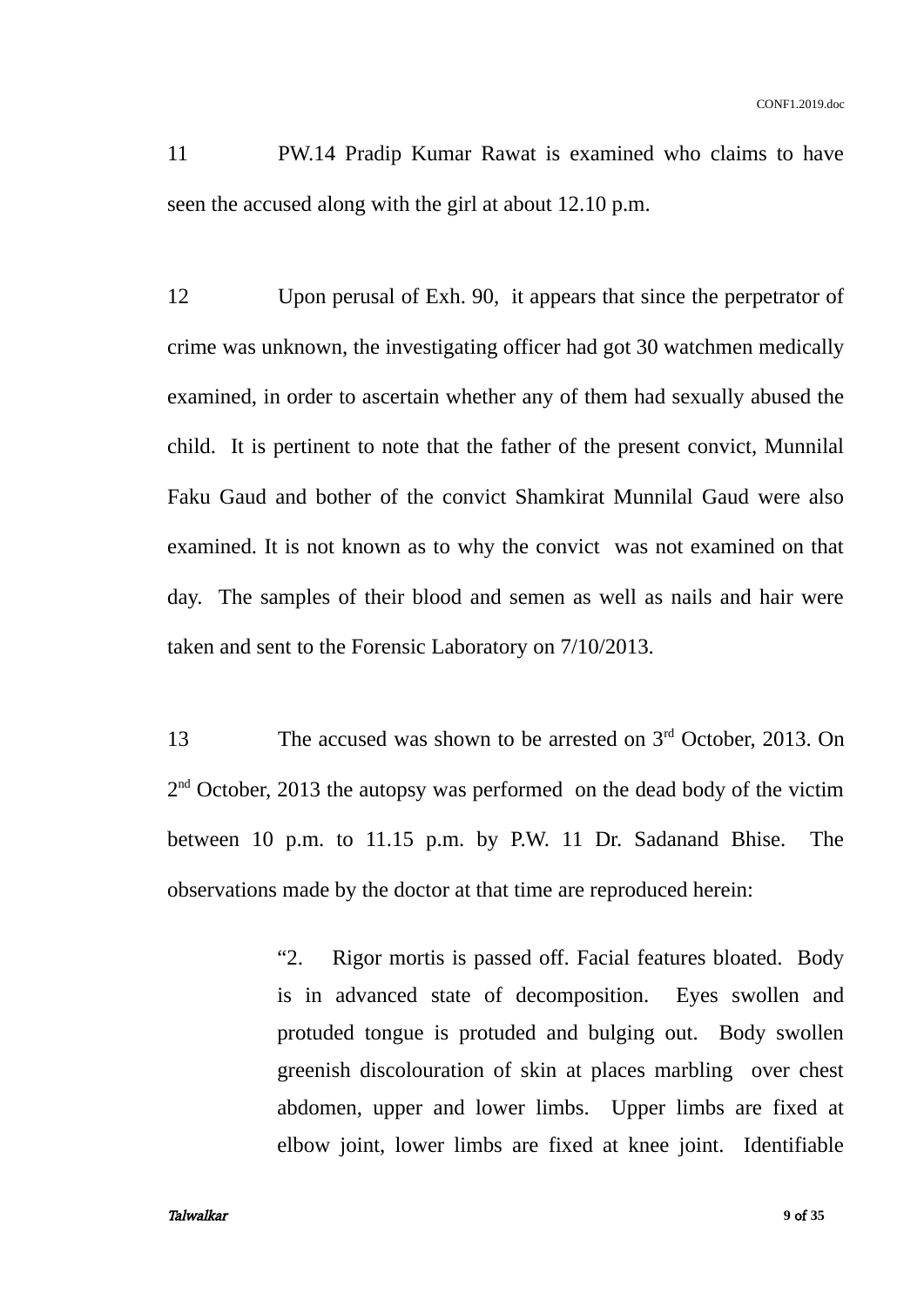scalp hairs blackish in colour easily pluckable facial features identifiable maggots are of size 1 cm in length crawling over body at places foul smell is perceived distention of abdomen seen peeling of skin over palm, chest, abdomen, back and lower extremities perianal region swollen anal canal, anus, vagina, dilated. Laceratio of posterior vaginal wall communicating with' anal canal with intestines protuded out. Post-mortem lividity cannot be appreciated due to greyish green discolouration.

3 On examination of external genitals, it was found that libia majora surface is contused at places libia minora surface is hemorrhagic. Perineal tear communicating with opening of anus of size 3 x 2 cm markings irregular hemorrhagic exposing underlying muscles."

This is an indication of the fact that the victim was brutally ravished before she was put to death. The cause of death as opined by P.W. 11 is death due to head injury with extensive genital injury.

14 The fact that identifiable maggots were seen crawling over the body, would show that the incident of rape and death of the victim was 3 days old and this has to be read in consonance with the fact that P.W. 10 had observed injuries on the foreskin of the penis of the accused which were 4-5 days old as he was examined on  $3<sup>rd</sup>$  October, 2013. It is further pertinent to note that the accused has not offered any explanation for the injuries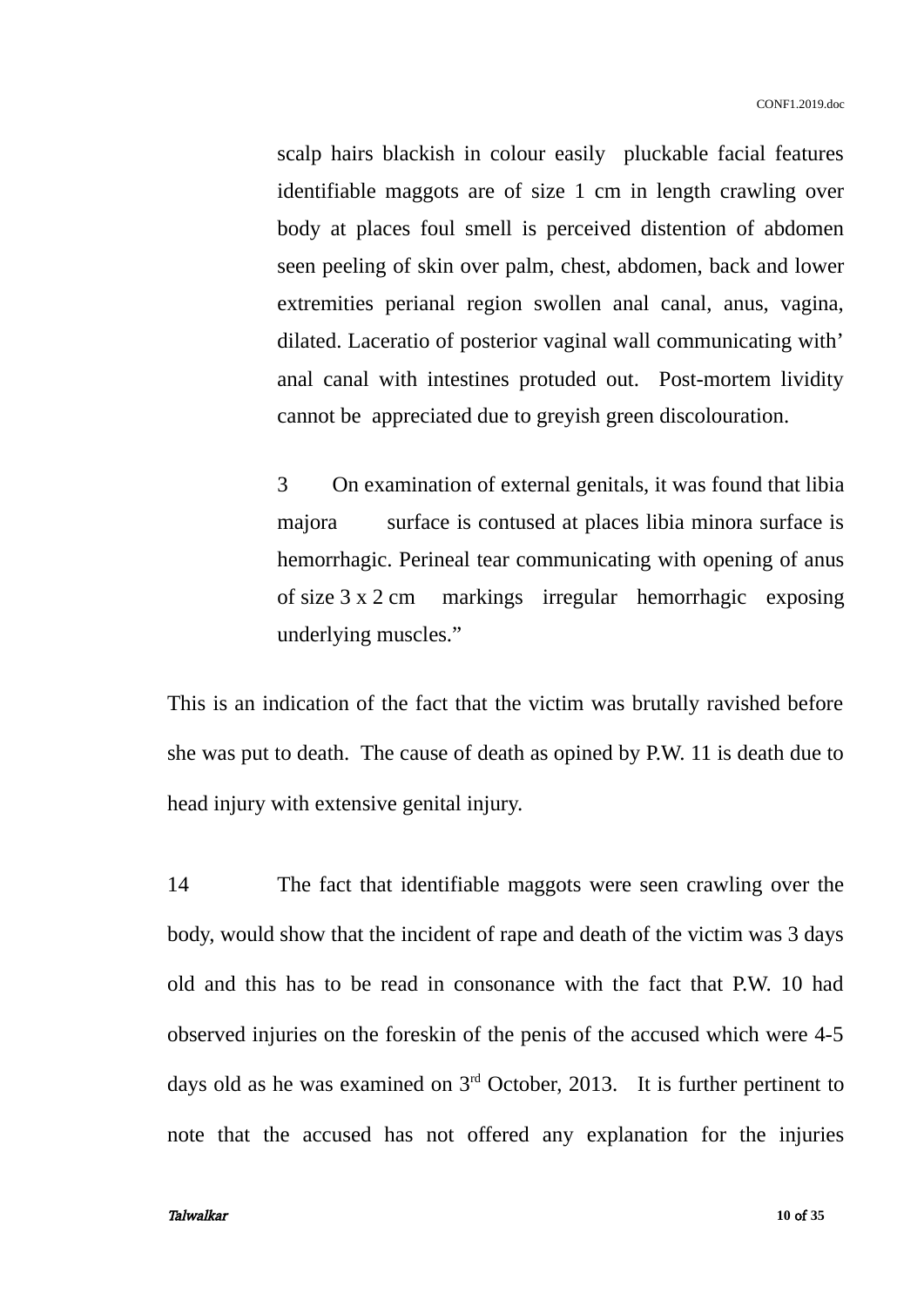### sustained by him.

15 It is true that the present case rests on circumstantial evidence. The circumstances are as follows :

1 P.W. 1 the complainant has categorically stated that in the course of searching his daughter, he had seen that his dog was tied to a window in front of a room in the watchman chawl. The legs of dog were smudged by mud.

2 On the same day at about 2 p.m., he revisited watchmen chawl to search for his daughter and he saw the accused standing behind his house. He was clad in a lungi and banian at that time. P.W. 1 has specifically observed that there was mud smudged on his legs too.

3 P.W. 1 had enquired with the accused whether he had seen the missing child but there was no reply, whereas other people in the neighbourhood had candidly told the complainant that at about 12 p.m. they had seen a little girl playing with the dog in that area. Th complainant has also named the people who had told him about the same including P.W. 3 Uma Shankar Pal.

4 P.W. 14 Pradeep Kumar Rawat has deposed before the Court that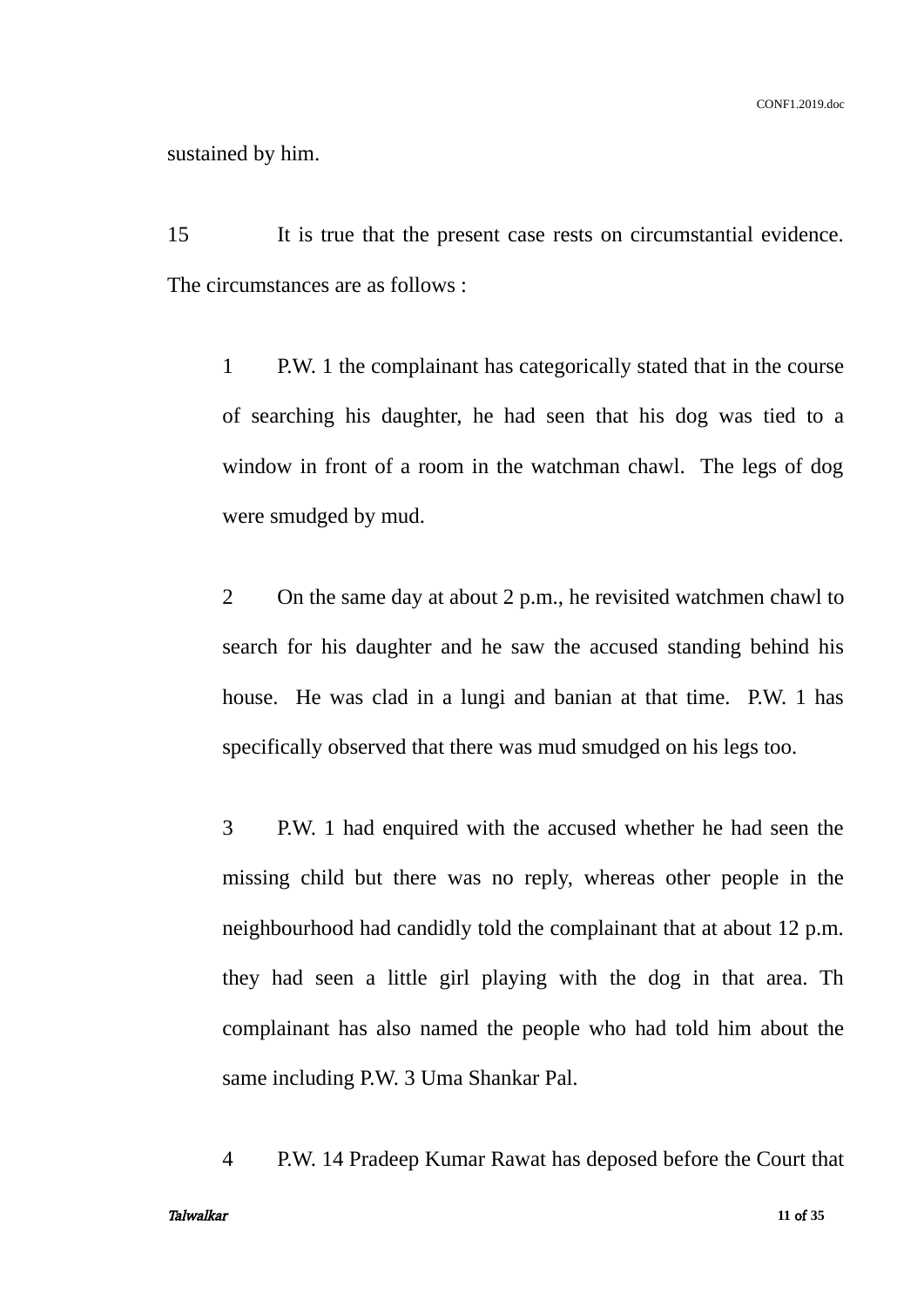on 30<sup>th</sup> September, 2013 he was also working in phase II B-3 Unnati Woods as a watchman, whereas the accused was working as a watchman in Phase II B-5 and therefore, he was acquainted with the accused. Moreover, the accused was residing just 4-5 rooms away from P.W. 14. On  $30<sup>th</sup>$  September, 2013 the accused had left for lunch break at about 12 noon. P.W. 14 had also proceeded for lunch and on the way he had seen the accused alongwith a small girl and an English dog standing on the road which was leading towards the forest and at that time, the accused was in his uniform.

5 The evidence of P.W. 1 and P.W. 14 is corroborated by P.W. 15 Sanjay Rawat who was also working as a watchman in Phase I building No. 3 of Unnati Woods. At about 1 p.m. on  $30<sup>th</sup>$  September, 2013 he had seen a person with long hair enquiring with the accused the whereabouts of his daughter in the words *"Kutta edhar he to bacchi kidhar hai" a*nd at that time the accused was clad in a lungi.

6 This is further corroborated by the evidence of P.W. 17 Anil Singh who was working in Maharashtra Guard Force Security and was a rounder/supervisor in Unnati Woods. He was acquainted with the accused who had joined the duties just 6 to 7 days before the incidence, but his father Munnilal was working there for more than 2 years. The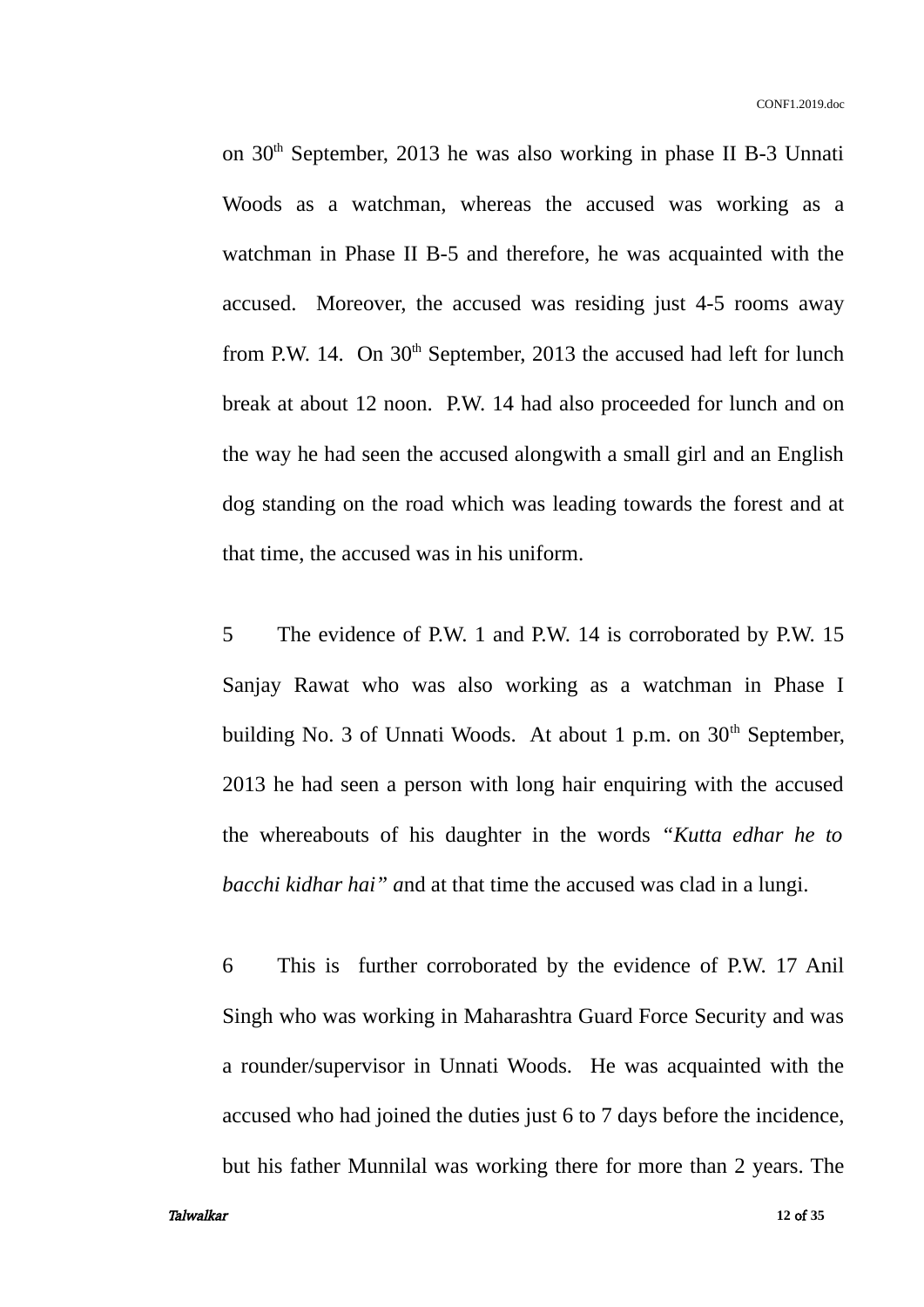duty of the accused was between 8 a.m. to 8 p.m. on  $30<sup>th</sup>$  September, 2013. The accused was assigned duty in Phase II building No. 5 on that day. The police had been to Unnati Woods and had taken some of the watchmen with them for enquiry. On  $1<sup>st</sup>$  October, 2013 at about 8.20 a.m. P.W. 17 noticed that the father of the accused was working on gate No. 4, but the accused was absent. He therefore, asked his father Munnilal to call his son. The accused met P.W. 17. Upon enquiry, as to why he had not attended the duty, the accused had replied that he was under stress. P.W. 17 had still asked him to join the duties which he denied and he informed P.W. 17 that he desires to return to his village immediately.

16 It is surprising that the witness has been declared hostile. We have perused the statement of P.W. 17 which was recorded under section 164 of the Code of Criminal Procedure, 1973, which shows that P.W. 17 had disclosed that the accused had in fact contended that he was under stress and therefore, had not attended the duty. He had further disclosed in his Statement under section 164 that he has told the accused that he would not have been relieved of stress by remaining at home and therefore, he had resumed the duties. The said contention is elicited in the cross-examination of P.W. 17. In the cross-examination by the prosecutor, the P.W. 17 has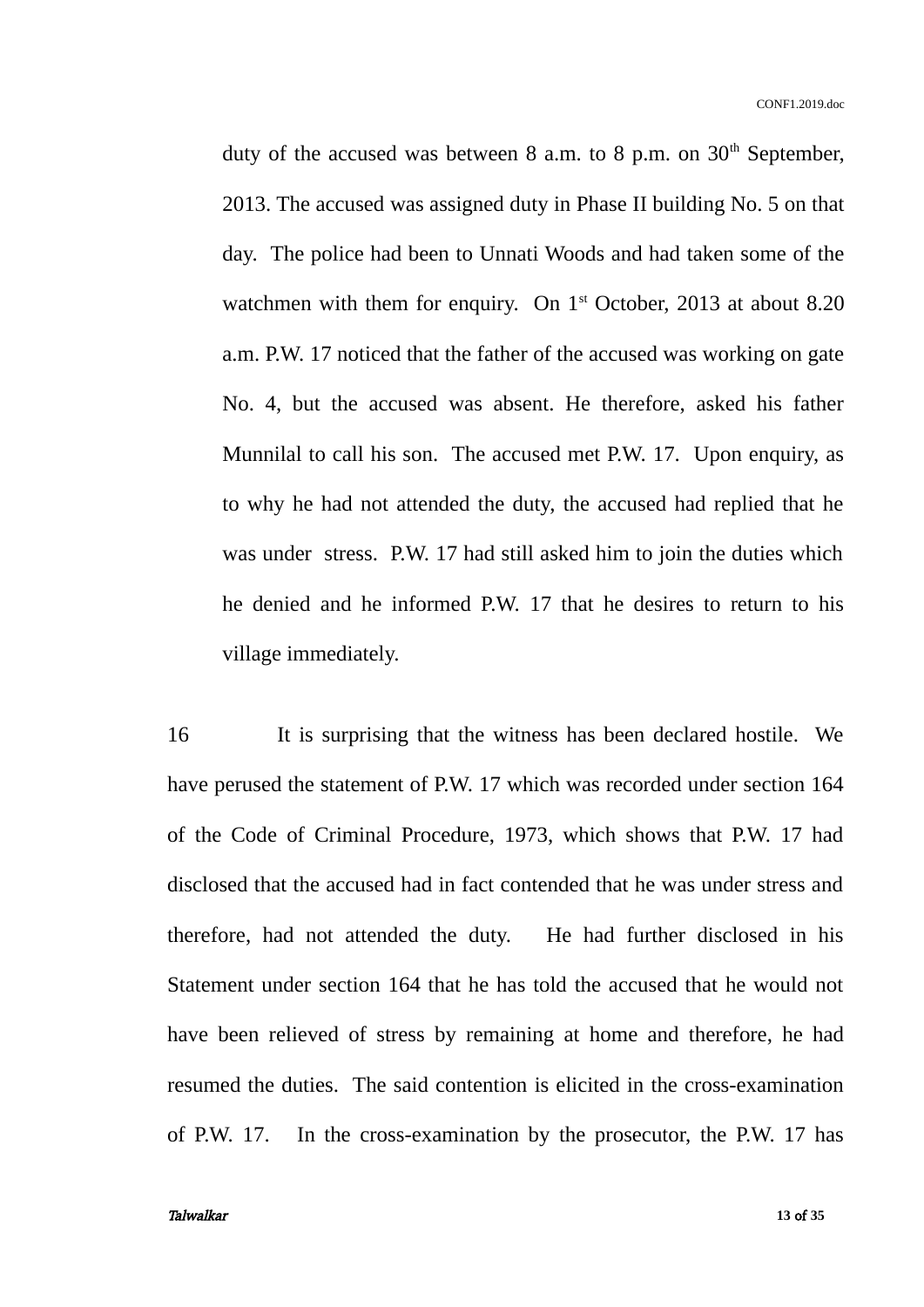further disclosed that the accused had divulged to him that he has committed a great blunder and therefore, he desires to return to his village. He had further divulged to P.W. 17 that the police had called him for enquiry on the previous day and it is in the same context that he has committed the blunder. In fact, P.W. 17 had also placed on record the attendance register which is marked as Articles G and H. The said register indicates that on  $30<sup>th</sup>$ September, 2013 the accused was marked present. He was also marked present on  $1<sup>st</sup>$ ,  $2<sup>nd</sup>$  and  $3<sup>rd</sup>$  October, 2013. It is in these circumstances that P.W. 17 has stated that upon his directions, accused had attended his duties.

17 It is elicited in the cross-examination of P.W. 17 that the police had taken the accused for enquiry on  $1<sup>st</sup>$  October, 2013. It is admitted by P.W. 17 that he had not disclosed about the confession of the accused to anybody till his statement was recorded by police.

18 He had admitted to have stated portion marked "A" read over to him which shows that P.W. 17 had disclosed to the police that the accused had told him that he was not attending the duties since he was under stress.

19 The evidence adduced by the prosecution would indicate that the accused was last seen with a small girl and the dog in the afternoon after 12 p.m. i.e. after he was relieved for lunch.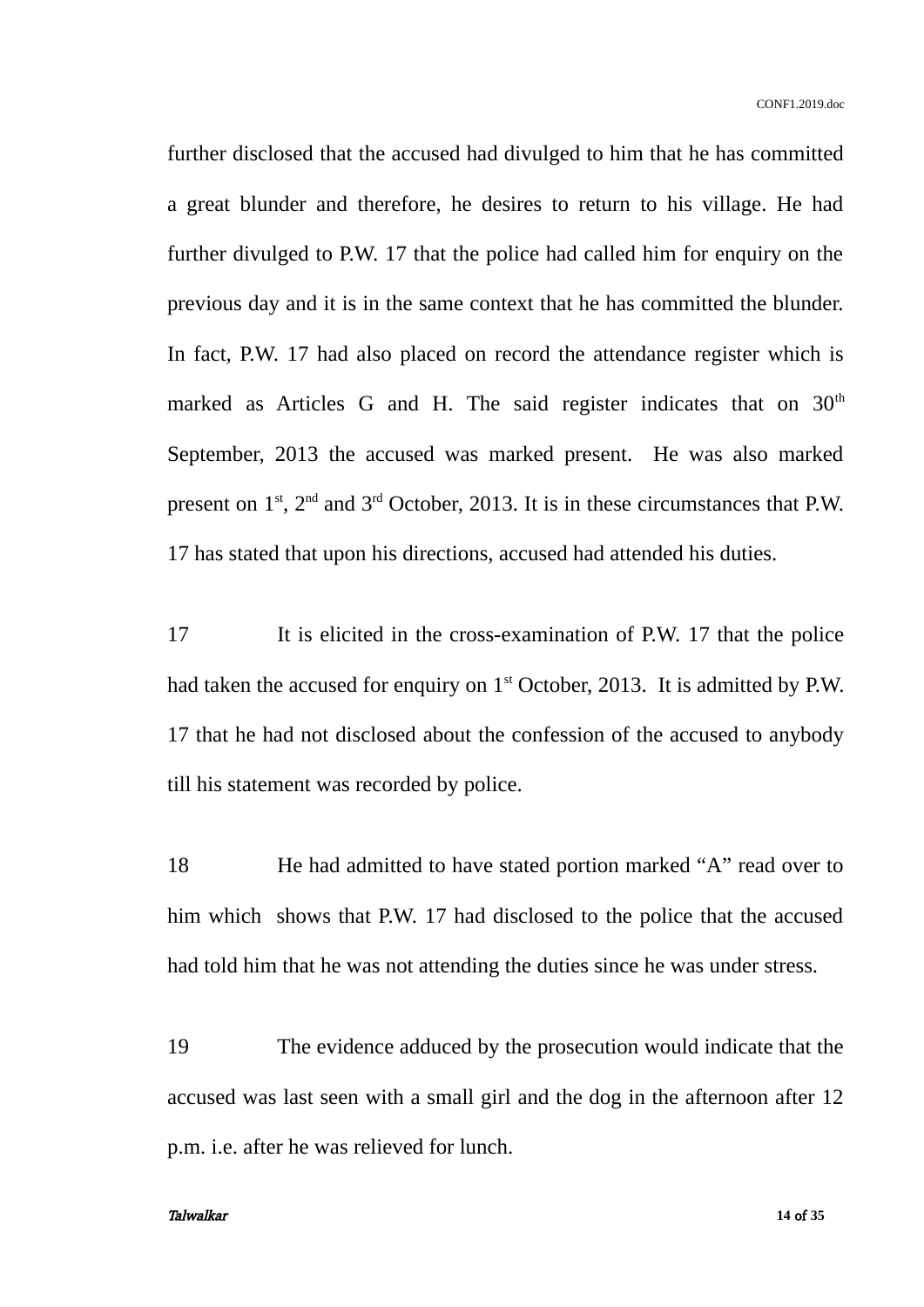20 Upon meticulous appreciation of the evidence of P.W. 1, P.W. 14, P.W. 15 and P.W. 17, it is clear that the testimony of none of these above mentioned witnesses has been shattered by way of cross-examination. It is clear that the sterling testimony of P.W. 1, P.W. 14, P.W.15 and P.W. 17 deserves to be relied upon.

21 The said evidence would establish that the accused was lastly seen with a child who was found dead soon thereafter. This has to be read in consonance with the fact that the dog was tied to the window of a room just next to the house of the accused.

22 Apart from last seen, the scene of offence panchanama as drawn by the Investigating Agency is further substantiating the case of the prosecution observed hereinbelow:

(i) On 3/10/2013, the police had visited the watchman chawl in the transit camp. It was noticed that the first room in the chawl had no doors. It was filled with garbage. Room No. 2 was opened by the police. It was admeasuring  $10 \times 10$  ft. In the north-east corner there was a small washing place admeasuring 3 x 2 sq.ft.. Just 2 ft. away from the door there were blood stains and some other stains, a sheet of jute, a purple colour shirt and some hair. There was cement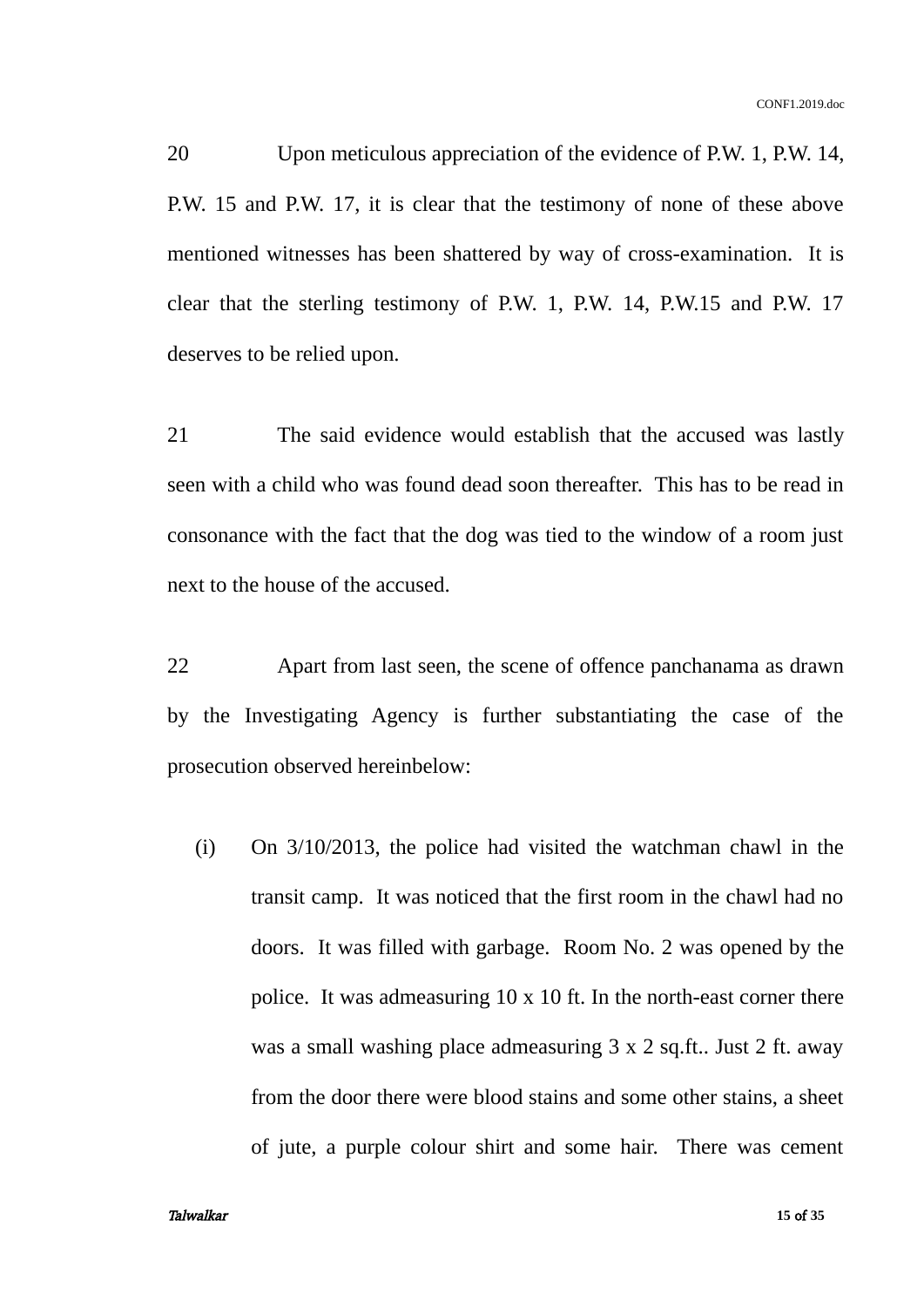flooring. Blood stains on the cement flooring was scraped.

- (ii) The accused was residing in room No. 4 i.e. next to the room from where the blood stains were recovered.
- (iii) In the course of investigation, P.W. 1 has stated that he had seen the spot where his dog was tied and that was Room No. 2 of the said chawl.
- (iv) The spot panchanama Exh. 30 drawn on 1/10/2013 would show that there were marks of the scratches made by a dog on the wall below the window of Room No. 2. That P.W. 14 had seen a little girl playing with the dog in the space adjoining the chawl. At a distance of 10 ft. there are bushes and some agricultural tracts.
- (v) P.W. 4 Rohidas Rathod has proved the scene of offence panchanama which is at Exh. 34 of the room where four long hairs and small hairs and some blood stains were found on cement coba. Investigating agency had called upon a mason i.e. P.W. 5 Devidas Kale to scrap blood stains from the cement coba. It is elicited in his cross-examination that the said room was in a dilapidated condition.
- (vi) The dead body was found on 2/10/2013 in a pond behind Unnati Wood society in an agricultural land. The said pond was admeasuring about 25 x 15 ft. There was moss in the said pond. The dead body was swollen. It was in a decomposed state. There is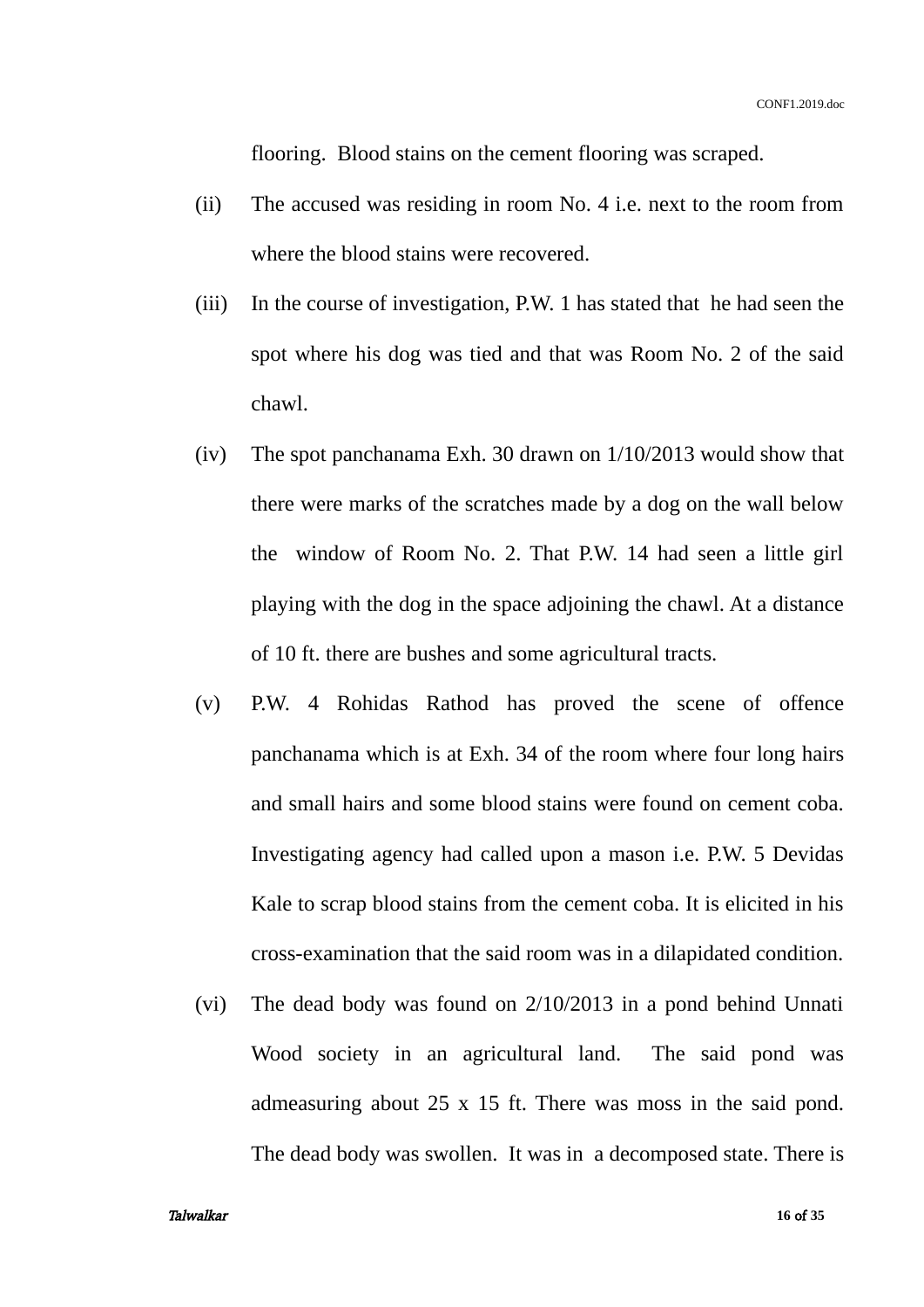a muddy footway adjoining the pond and foot prints of a dog are clearly seen. This would indicate that a dog had run to and fro from the pond. There are bushes all around the pond.

- (vii) The recovery of articles from room No. 4 at the instance of the accused would show that there was a recovery of clothes of the accused. The lungi was also recovered. All the articles were sent for forensic analysis and it was noticed that there were blood stains on the lungi. This would corroborate the fact that P.W. 1 had noticed the accused in a lungi near the chawl at about 2 p.m.
- (viii) P.W. 9 Dipendra Kumar Shukla had seen the small girl playing with a dog at about 12 p.m. but after he returned from work he saw the dog wandering on the road but the small girl was not with the dog. At that very moment he had seen the accused arriving from the bushes. He was wearing watchman uniform at that time. The said bushes are near Unnati Woods. According to P.W.9, the distance between Unnati Wood and transit camp can be covered within 2 minutes.
- (ix) A pair of shoes of the accused were seized. There was mud on the sole of the shoes. The same was sent for chemical analysis alongwith the sample of earth collected from near the pond. The CA report(Exh. 105) shows that the earth collected from the pair of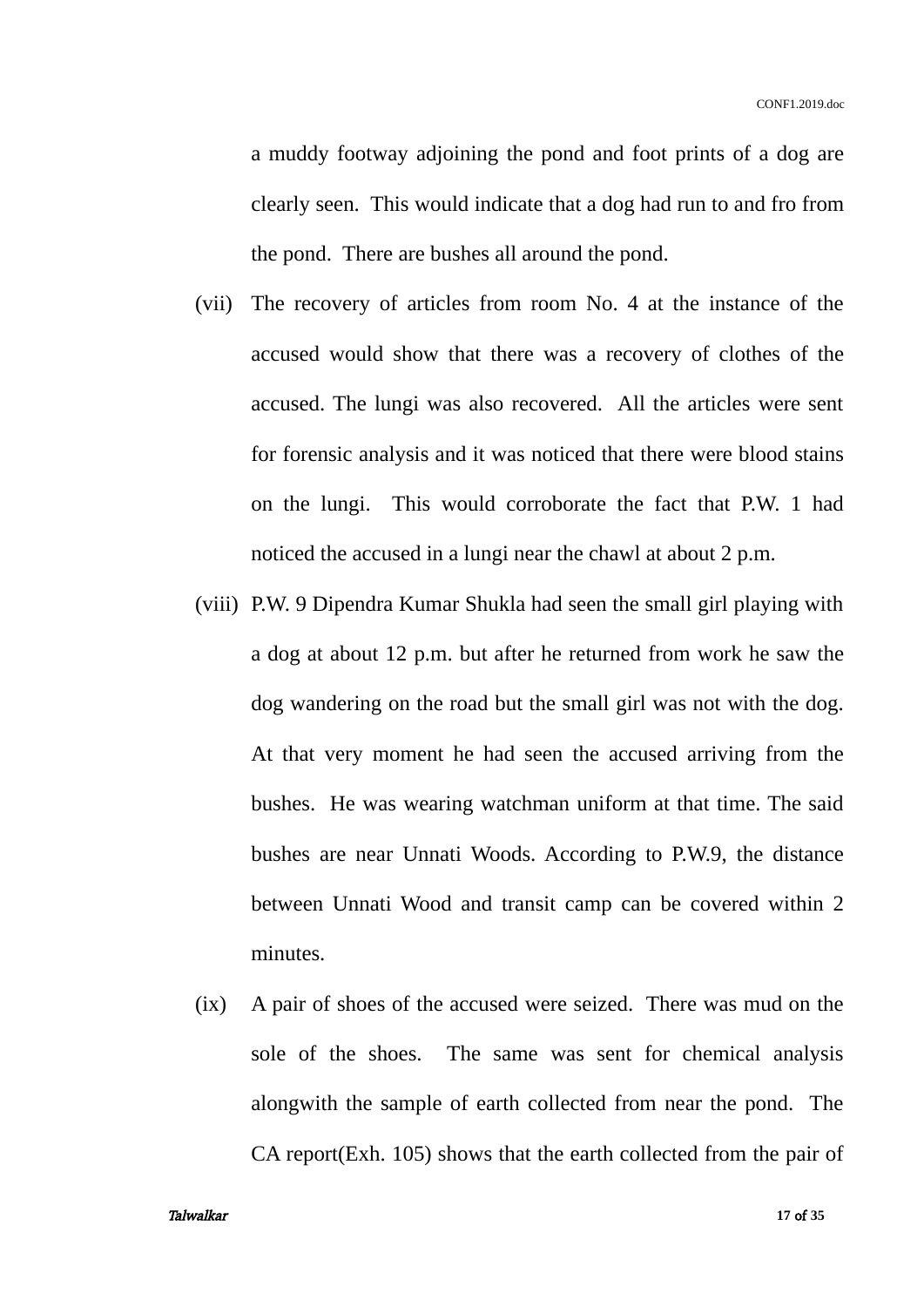shoes tallies with the earth which was collected from the scene of offence in respect of hue, physico chemical characteristic and spectro chemical composition. This by itself would show that the accused had rather visited the muddy space near the pond. In fact, he did not have to cross that passage to reach to his house in lunch time, neither the said passage was intervening his house and the location of his job.

23 In the present case, apart from circumstantial evidence, the medical evidence also assumes importance. All the above mentioned evidence has to be read alongwith the medical evidence which connects the accused with the alleged incident. The accused was taken for medical examination on 4/10/2013. The accused was examined by P.W. 10 Dr. Mahendra Kendre on 4<sup>th</sup> October, 2013. He had got the accused examined by Dr. Rokade who happens to be a Surgeon for the injuries on his genitalia. Upon clinical examination by Dr. Rokade, it was observed that there was abrasion on foreskin and congestion of glance penis. It was further opined that the age of injury was 4 to 5 days old. The medical certificate is at Exh. 53. There is nothing on record to deny the said opinion of P.W. 10 and Dr. Rokade. The accused has not assigned any reason for the injuries on his private parts. The said injuries go unexplained. However, it would go to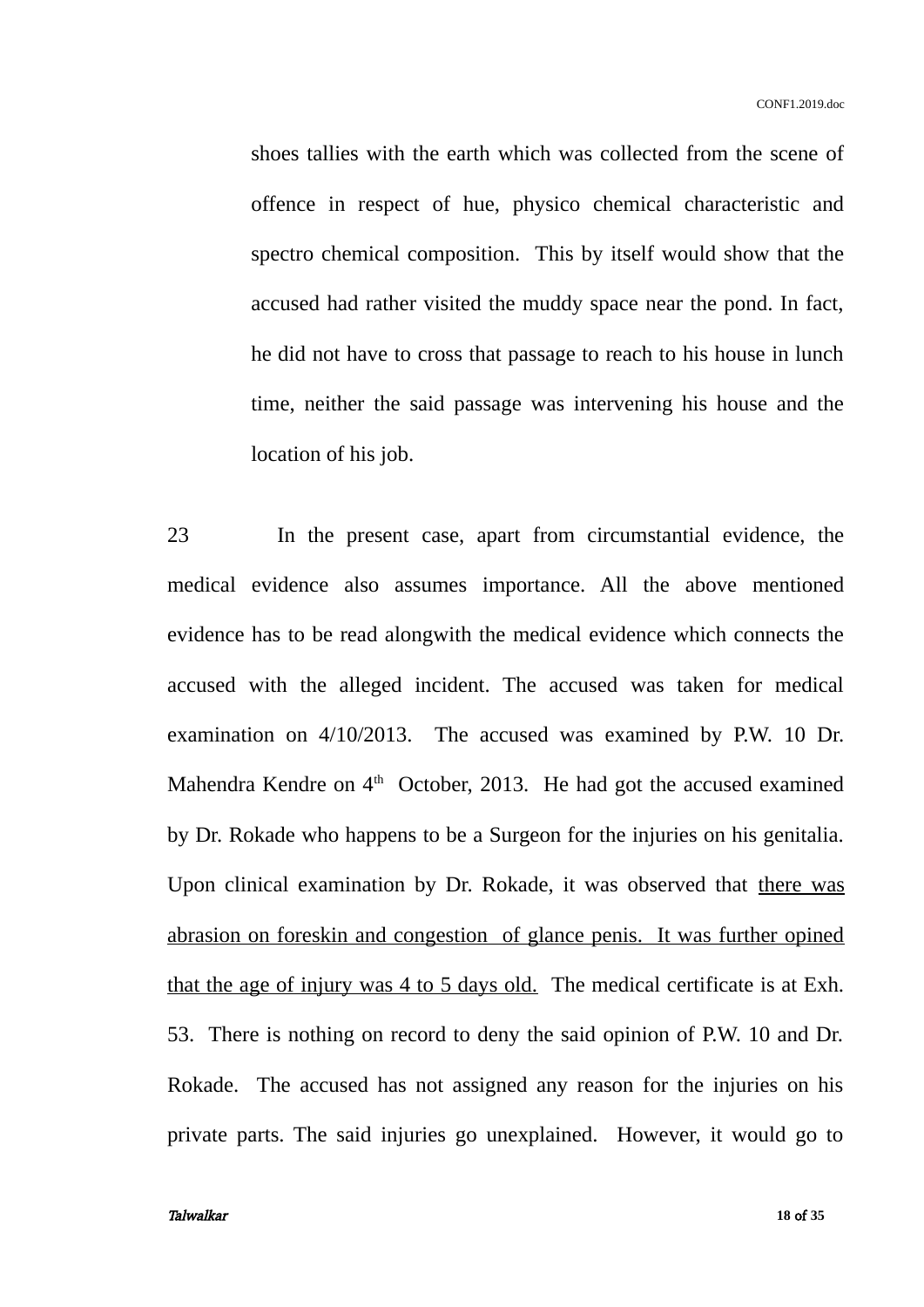show that the accused has had sexual intercourse with a small child 3 to 4 days ago. At this juncture, learned Counsel for the appellant in Criminal Appeal No. 661 of 2019 has stated that there are certain interpolation in the said certificate, so much so, that the handwriting in which the opinion of Dr. Rokade is mentioned is at variance with the handwriting on the said certificate and it is shown to be a part of Exh. 53. The advocate for the appellant vehemently submits that Dr. Rokade has not been examined to prove the said injuries.

24 This again is further corroborated by the evidence of Dr. Sadanand Bhise who has performed the autopsy on the dead body of the little child. The injuries on the person of the little child are as follows :

> "7. Uterus was intact. On examination of vagina internally lacerated injury of size 2 x 2 cm. found over posterior vaginal wall margins irregular hemorrhagic. It was communicating with anal canal laterally and also it was communicating with peritonial cavity superiorly at level of posterior fornix through which small intestine prolapse. Hymen was lacerated and tags of hymenal remunents were seen with hemorrhagic margins on inner wall of vagina submucous hemorrhages were present at places."

The post mortem was conducted on  $2<sup>nd</sup>$  October, 2013 between 10 p.m. to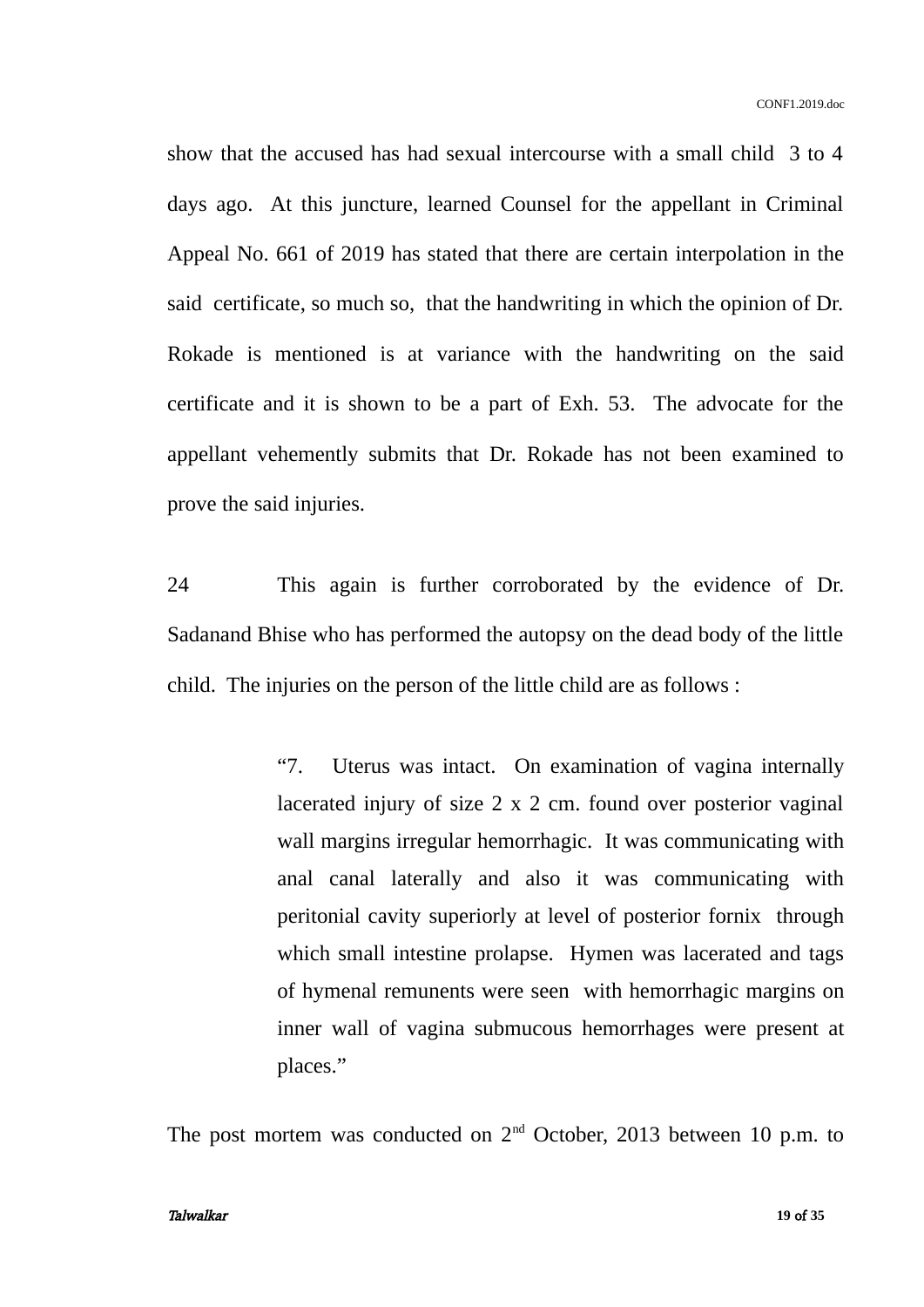11.30 p.m. and it is opined that the death must have occurred 36 to 72 hours prior to the autopsy. There were extensive genital injuries. It is further stated that the injuries mentioned in column Nos. 17 and 18 are not corresponding to each other. The possibility that the child was struck hard on her head with hard and blunt object is not ruled out. The doctor has further opined that the hymen was lacerated and tags of hymenal remnants were seen with haemorrhagic margin on inner wall of vagina, submucous haemorrhages were present at places. The cause of death is also head injury with extensive genital injuries.

25 At this stage, it would be trite to refer to Chapter XVIII of Modi's medical jurisprudence. According to Modi, on examination of accused in a case of forcible sexual intercourse, the injuries on the person of the accused may be as follows :

"Injuries to the genital parts may result from force exerted by the accused or from forces applied by the victim, in addition to scratches or laceration on the penis caused by the finger nails of the victim during a struggle, an abrasion or laceration may be discovered on the prepuce or glance penis, but more often on the fraenum, due to the forcible introduction of the organ into the narrow vagina, especially of a child, but, it is not necessary that there should always be marks of such injuries on penis in every case."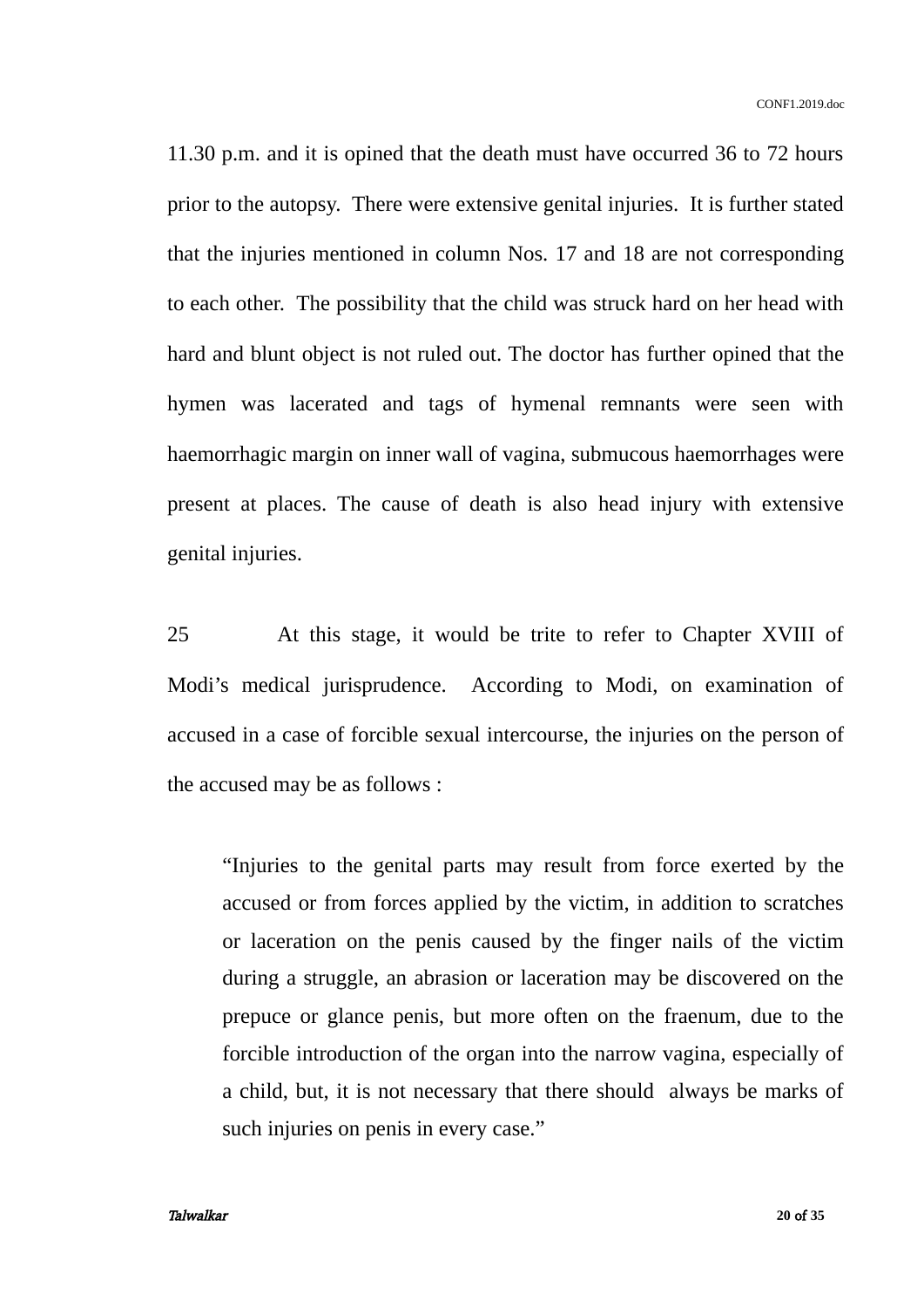True, the injuries may not be similar but necessarily there would be injuries on the penis which would be within the special knowledge of the accused.

26 A specific question was asked to the accused at Sr. No. 45 in his examination under section 313 of Code of Criminal Procedure, 1973, which reads as follows :

*"Q-45: It has further come in his evidence that, he (Dr.Kendre-P.W.10) had taken the opinion of Surgeon Dr. Rokade for injuries on genitalia and notes of surgeon shows that there is abrasion on foreskin and congestion of glance penis and age of injury is 4 to 5 days old. He has taken samples of blood, nails, pubic hairs, semen and sealed it, handed it over to police and issued medical certificate vide Exh. 53. What have you to say about it ?*

*Ans. It is false."* 

In fact, the injuries on his person were within his special knowledge and he ought to have given an explanation for the same.

27 The accused was arrested on 3/10/2013. At the time of recording of arrest panchanama, some injuries were noticed on his left knee, which is observed in Exh. 82. When he was asked about the old injury found on his left knee, the answer was strange. He said, "No. I was arrested on 30/9/2013."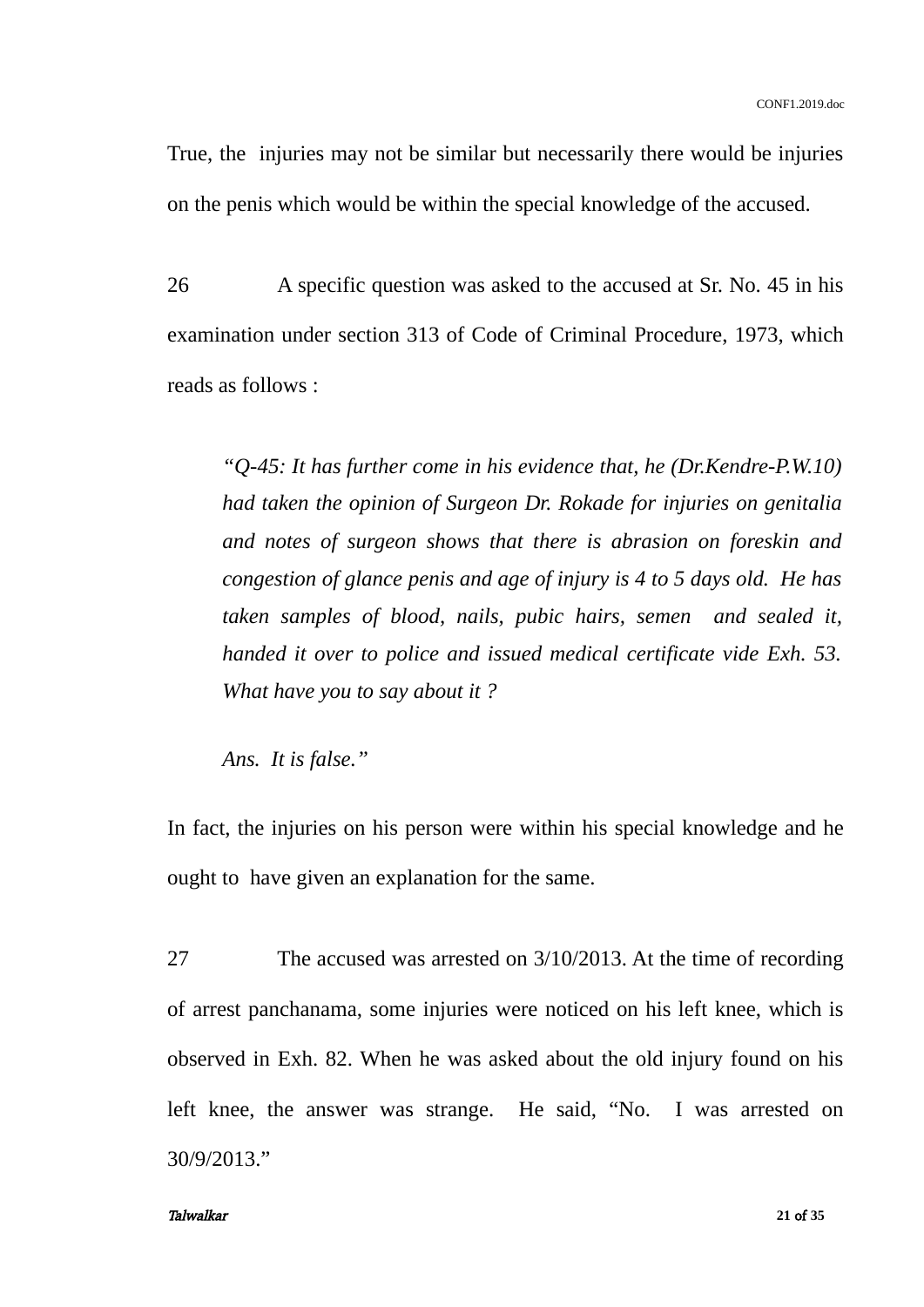28 The learned Counsel for the appellant vehemently submits that in fact, the accused was taken in custody on  $30<sup>th</sup>$  September, 2013. However, the arrest panchanama is recorded on 3/10/2013, as if to suggest that the accused was suspected by the police on the very day of the incident. In such circumstances, it would impossible to sustain such injuries on his genitalia while in police custody. It is the defence of the accused that he has been falsely implicated.

29 Another incriminating circumstance against the accused is in the nature of the evidence of P.W. 17 to whom he had purportedly made an extra judicial confession to the extent that he was under stress. The specific reason for stress was not divulged. However, he had confessed that he has done a wrong thing. In all probability, he could not be specific about the commission of a ghastly act. The learned Counsel submits that P.W. 17 has been declared hostile. In fact, evidence of P.W. 17 corroborates his contention in his statement under section 164 of Code of Criminal Procedure, 1973. We find no reason why the learned trial court allowed the prosecution to declare P.W. 17 hostile.

#### Talwalkar **22** of **35**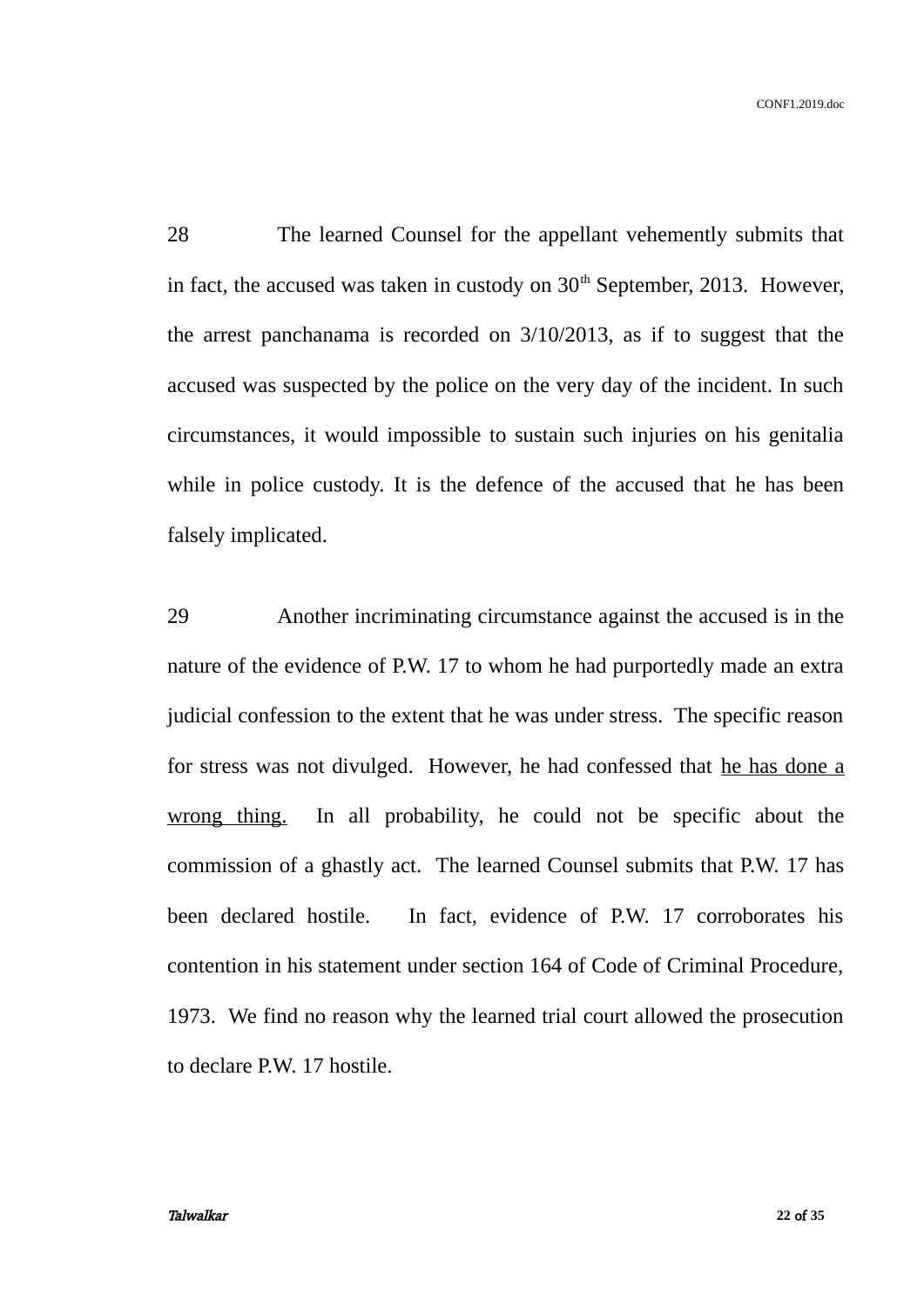30 There is no doubt that an extra judicial confession is a weak piece of evidence. However, it reflects upon the conduct of the accused on the day of incident. Moreover, P.W. 17 has placed on record the attendance register which showed that the accused has attended his duties on 1/10/2013 and therefore, the answer to question No. 45 that he was arrested on  $30<sup>th</sup>$ September, 2013 is falsified. There is no challenge to the said register. It was natural on his part to have disclosed to P.W. 17 that he does not wish to attend the duty since he is under stress. P.W. 17 was not a stranger to him. The defence of false implication needs to be ruled out.

31 Another important aspect in the present case is as to whether before awarding death sentence, the learned trial court has drawn a balancesheet of the aggravating and mitigating circumstances as is held by the Supreme Court in the case of **Bachan Singh v/s. State of Punjab[1](#page-22-0) .** There is failure on the part of the court to only hold that the aggravating circumstances outweigh the mitigating circumstances. All this after observing in para-76 of the Judgment as follows :

> *"76. On the contrary, learned advocate of the accused has finished his argument in one line that suitable order may be passed which this court thinks proper and fit. When this court enquired with the accused about his submission on the point of*

#### Talwalkar **23** of **35**

<span id="page-22-0"></span><sup>1</sup> 1980 Cr. L.J. 636.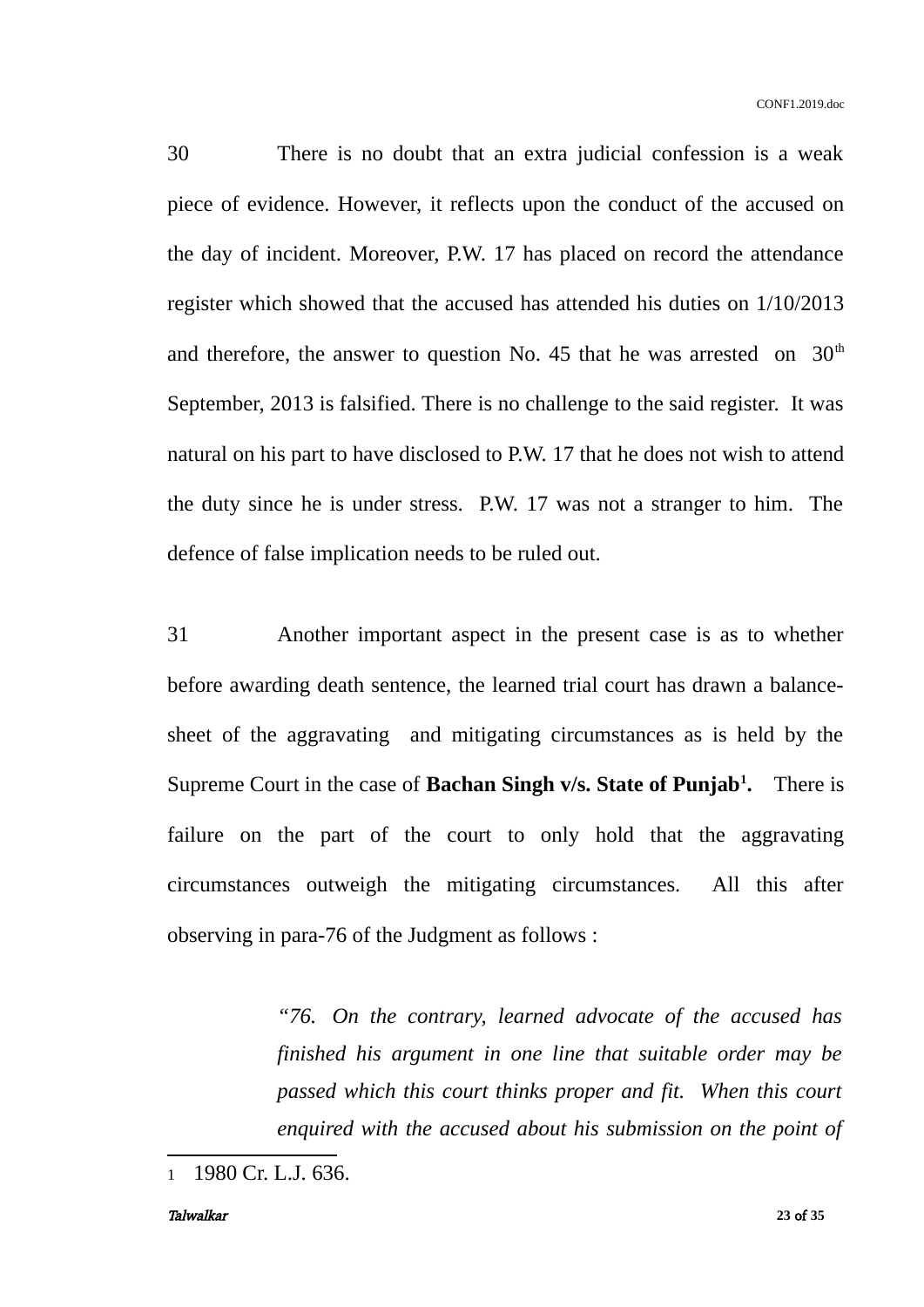*sentence, he has only submitted that, he is an innocent*."

32 By no stretch of imagination, it can be said that this would amount to demonstrating the mitigating circumstances. The Supreme Court in the case of **Mohd. Mannan v/s. State of Bihar[2](#page-23-0)** has observed as follows :

> *"74. The legal assistance provided to the convict at every stage including the stage of hearing on the question of sentence has to be effective and even if the accused has remained silent, the Court would be obliged and duty bound to elicit relevant factors. Opportunity should have been given to the convict to bring on record mitigating circumstances for reduction of the sentence and a balance struck between the aggravating and the mitigating circumstance.*

> *75. The petitioner, as observed above, did not get the benefit of competent legal assistance. The Trial Court also did not make any attempt to elicit materials relevant to the imposition of death sentence. No affidavit was called for. The question of whether there were any mitigating circumstances was not addressed by the Trial Court or the appellate courts."*

Similarly in the case of **Dagadu v/s. State of Maharashtra[3](#page-23-1)** , the Apex Court has observed thus :

> *79. The Court, on convicting an accused, must unquestionably hear him on the question of sentence. But if, for any reason, it omits to do so and the accused makes a grievance of it in the higher court, it would be open to that Court to remedy the breach by giving a hearing to the accused on the question of sentence."*

<span id="page-23-0"></span><sup>2</sup> (2019) 16 SCC 584

<span id="page-23-1"></span><sup>3</sup> (1977) 3 SCC 68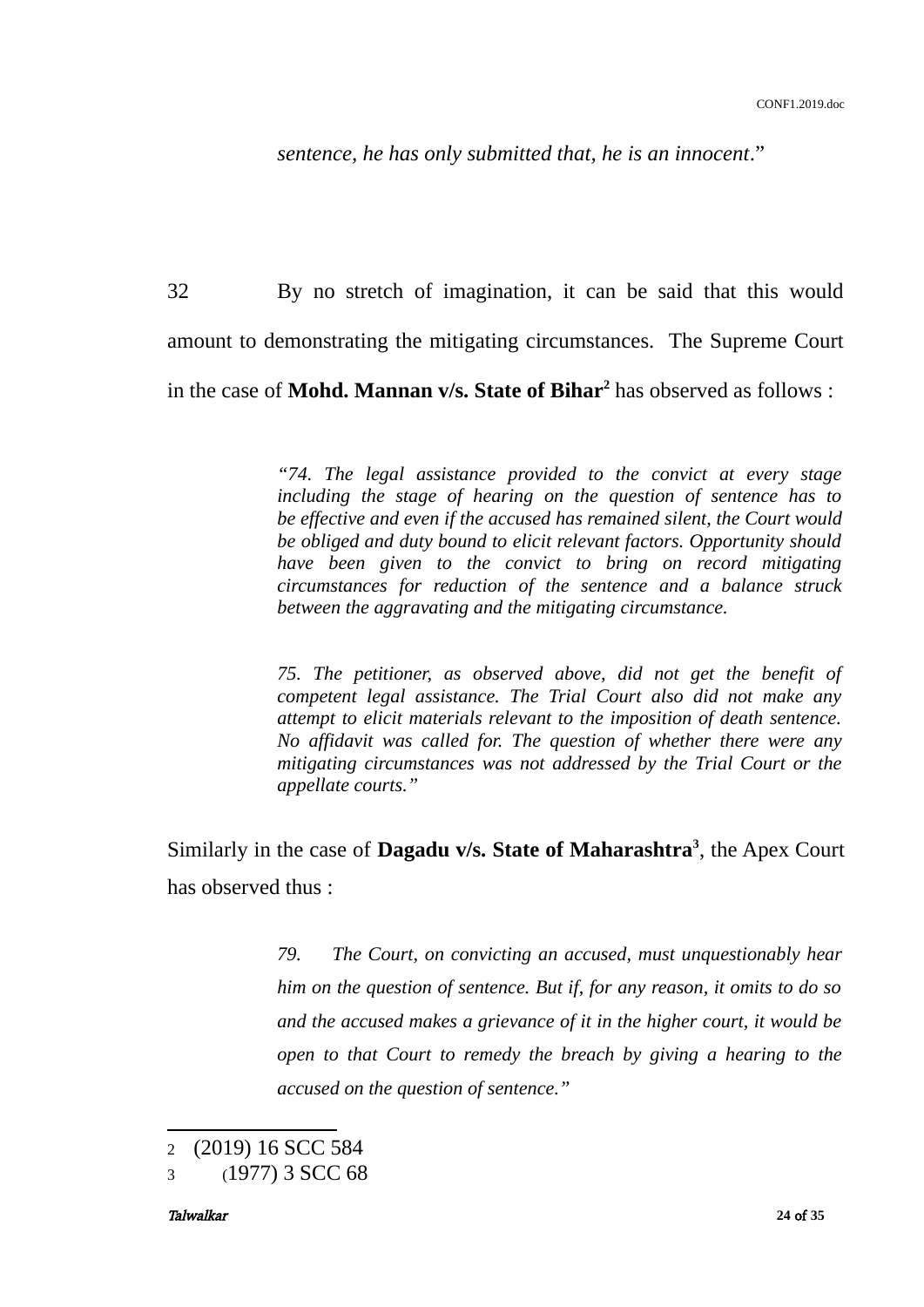33 In order to remedy the said error, this Court has personally heard the accused on the point of sentence through video conferencing. According to the convict in the present case,

- (i) He hails from a small village in Uttar Pradesh. The agriculture holding of the said family is just 10 Bighas. The father of the convict was therefore, working as a watchman in Unnati Woods Society in Mumbai to make both the ends meet for almost two years prior to the incident.
- (ii) That the accused was cultivating the said land.
- (iii) He was married. He has one son and two daughters. On 30/9/2013 his second daughter was hardly 9 months old. Since the family was suffering from economic stringencies, he chose to join his father and brother in Mumbai. He had joined the services hardly two weeks prior to 30/9/2013.
- (iv) That he belongs to scheduled caste and falls under the category of "below poverty line".
- (v) That he has been falsely implicated in the present case. Upon his contention that he is falsely implicated, this Court specifically asked him as to whether he was on inimical terms with anyone who could have falsely implicated him. He has specifically denied the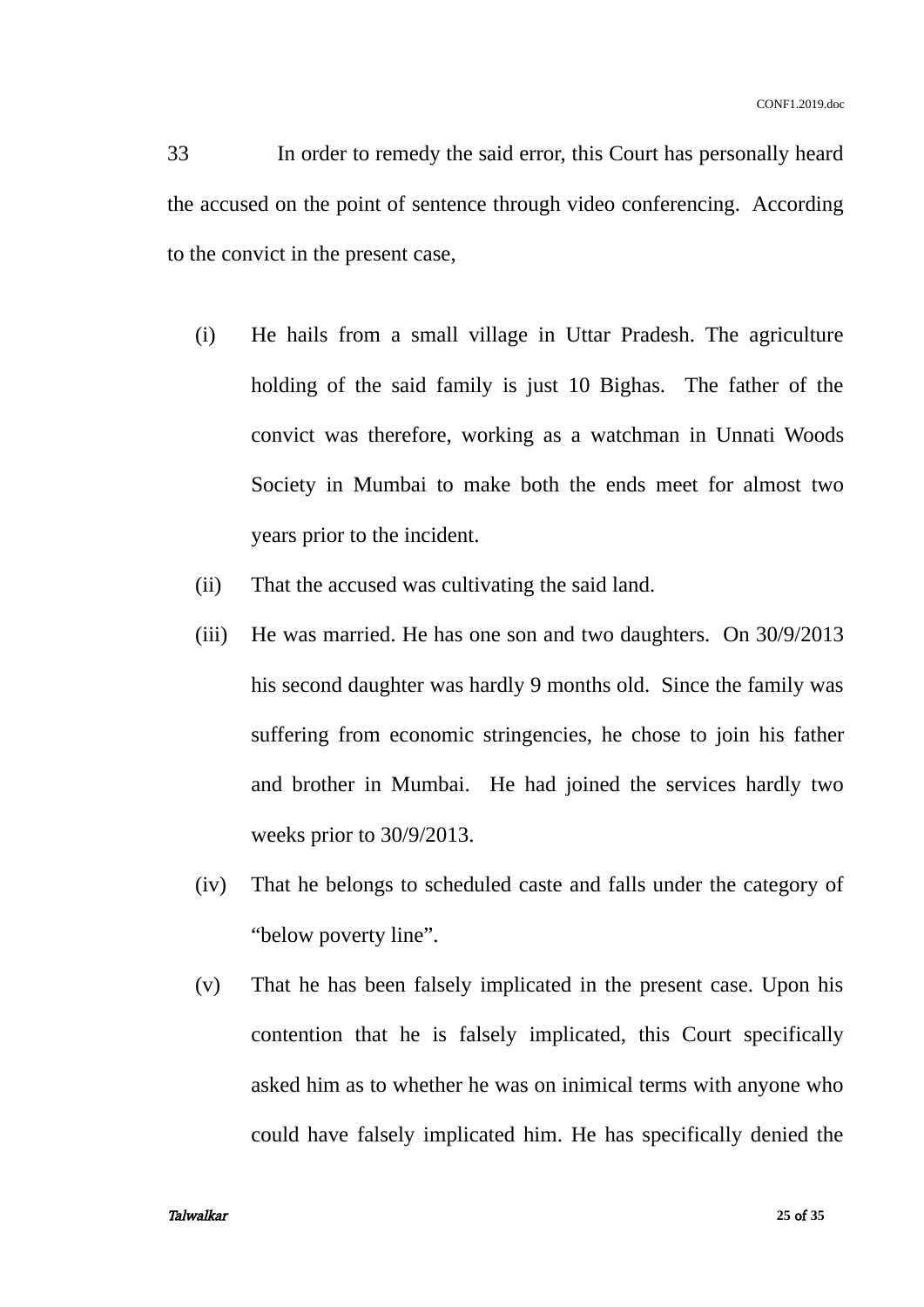same and has insisted that he is innocent.

- (vi) He was apprised that he had been awarded death sentence by the trial court on the basis of evidence adduced against him. He reiterated that he is innocent and has been falsely implicated and therefore, a lenient view be taken.
- (vii) He has also stated that he has old parents and that his wife is surviving hand to mouth. She is cultivating the 10 Bigha land and looking after his 3 children and there is no one to support her. He therefore, prays that the harsh sentence imposed upon him be set aside.

34 Without stopping at that, we also directed the learned APP to place on record an affidavit to show that any other sentence besides death penalty in the present case is unquestionably foreclosed. Similarly, we also directed the advocate appearing for the Respondent/appellant to file an affidavit of the convict on record duly verified by the Superintendent of Jail. Both the respective Counsel have placed their affidavits on record, which are taken on record and marked as Exh. X and Y respectively.

35 The learned APP seeking confirmation of the sentence passed by the learned trial Court has submitted that the said incident had raised public outcry. That in the facts of this case, the death penalty sentence is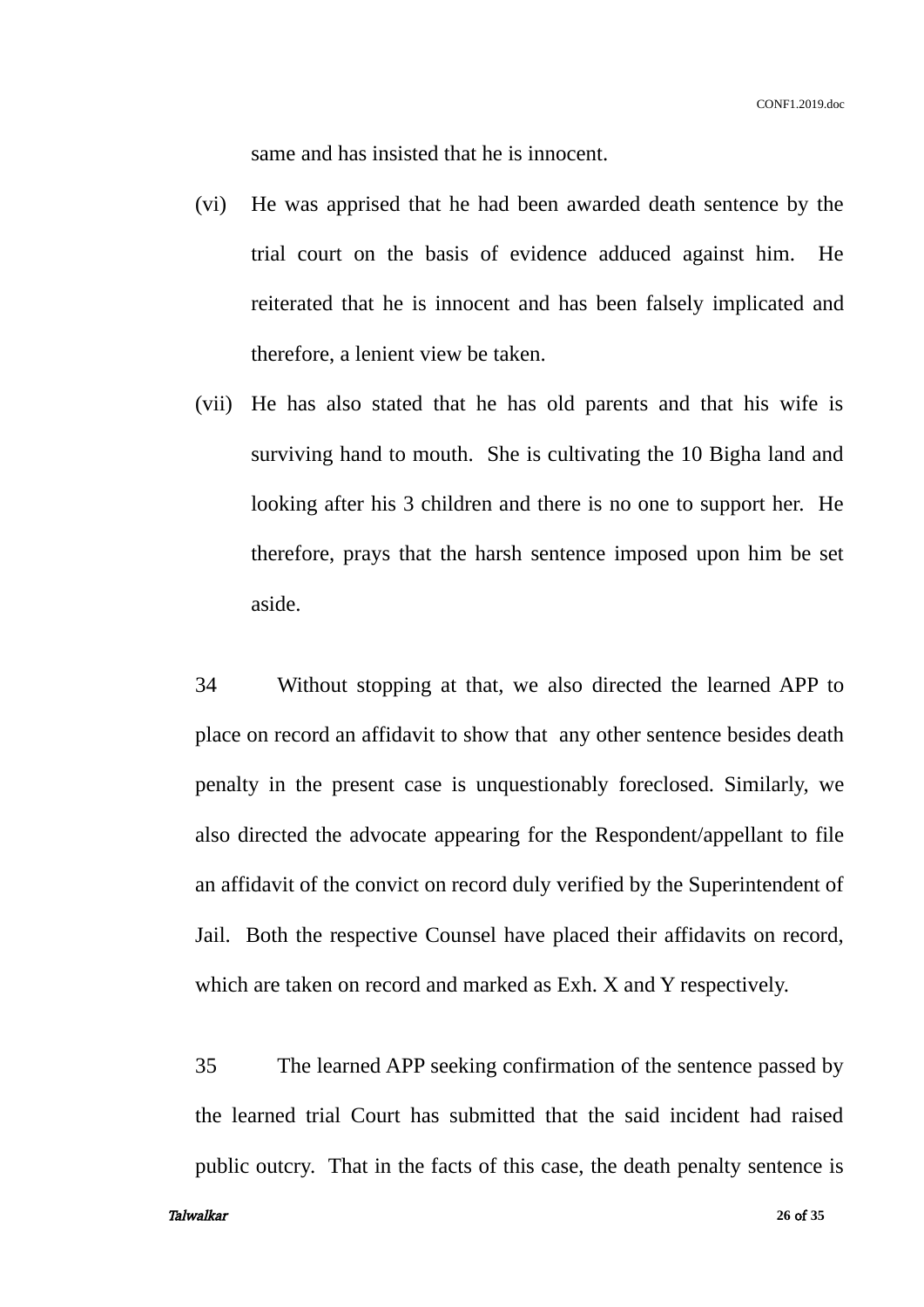justified. That it is the rarest of the rare case, wherein a girl child who is hardly 3 years old has been sexually abused brutally by the accused and thereafter, the child was eliminated in a cruel manner. That he would be a menace to the society looking at his conduct.

36 We agree with the learned APP that the act committed by the accused is gruesome and revolts human conscience. According to learned APP, the act of the accused by itself would show that the question of any other sentence except death penalty is unquestionably foreclosed.

37 The learned Counsel for the appellant has tried to bring on record certain lacunae in investigation. According to the learned Counsel, the dog was tied to the window of the room occupied by Sanjay Rawat(P.W.15). That P.W. 14 happens to be the brother of P.W.15. That it is categorically admitted by P.W. 15 that the dog was tied to the window of his room. He then claims to have seen one person having long hair enquiring with the accused about a missing child. According to the learned Counsel, this evidence ought to have been considered by the trial court and an adverse inference ought to have been drawn that possibility of P.W. 14 and P.W. 15 have falsely implicated the accused, as tying of the dog to the window of P.W. 15 unclinchingly points out to the culpability of P.W.15 and not the accused.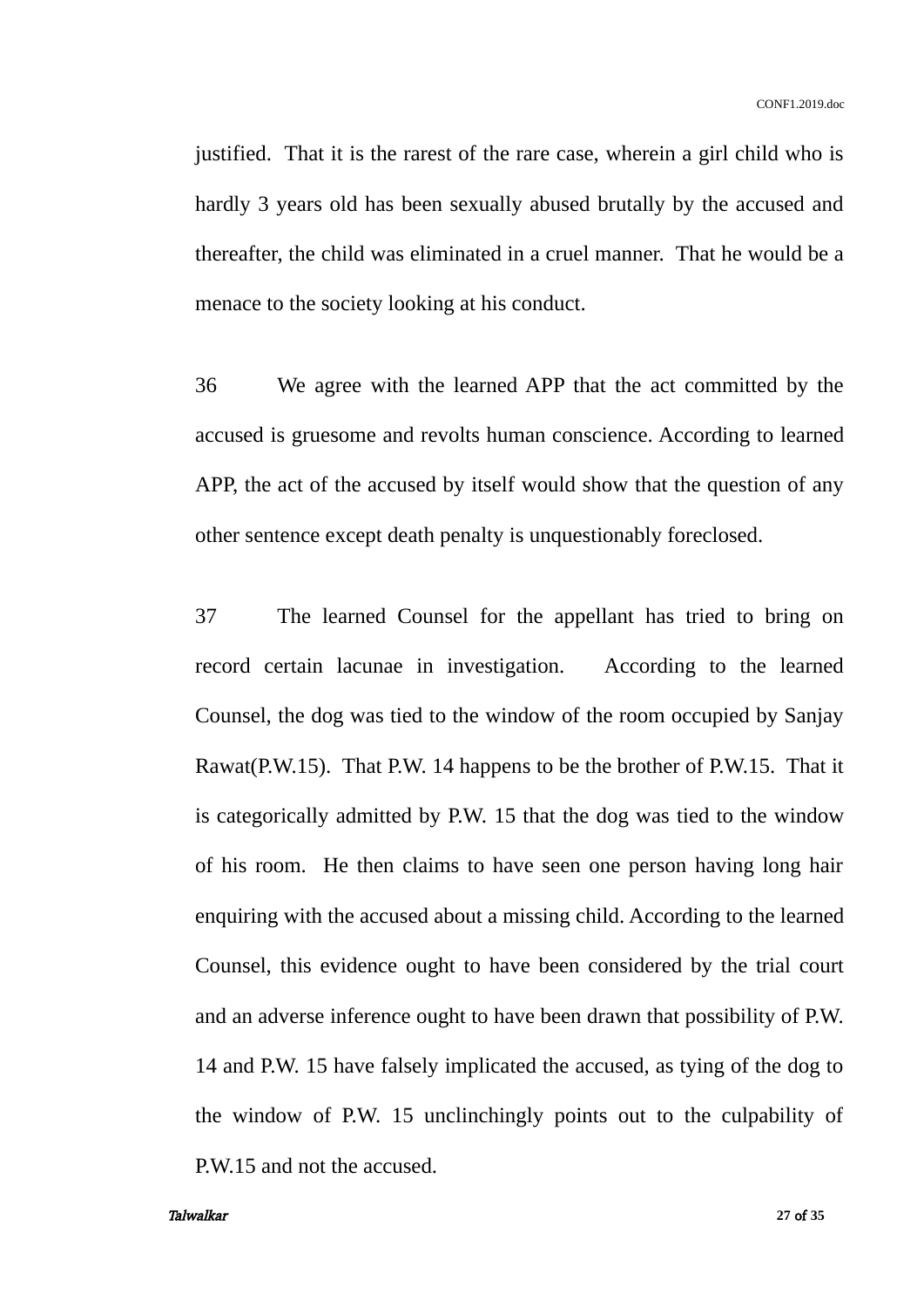38 It is to be noted that from para-97 of the Judgment of the trial Court, it appears that a dog squad was called to trace the accused, since the trial Court has observed as follows:

"97. The act itself proves that he had committed it with extreme brutality. After commission of offence, he went on the spot and standing nearby wearing lungi and baniyan. Thereafter, when police called him for enquiry and help the dog squad he disclosed the said fact to witness Anil Singh. Then he maintained silence."

39 It appears from the evidence of P.W. 18 that in the course of searching the victim, the Investigating agency had taken the help of a dog squad. The panchanama is at Exh. 70. It is true that canine inference is not admissible in evidence. In any case, it is only for the purpose of giving direction to the Investigating agency. The panchanama does not show that the accused was called upon by the police to cooperate the dog squad.

40 The learned Counsel further submits that there is no DNA matching. There are no semen stains on the clothes of the deceased or on her person and the same would belie the case of the prosecution. We cannot be oblivious of the fact that the dead body was partially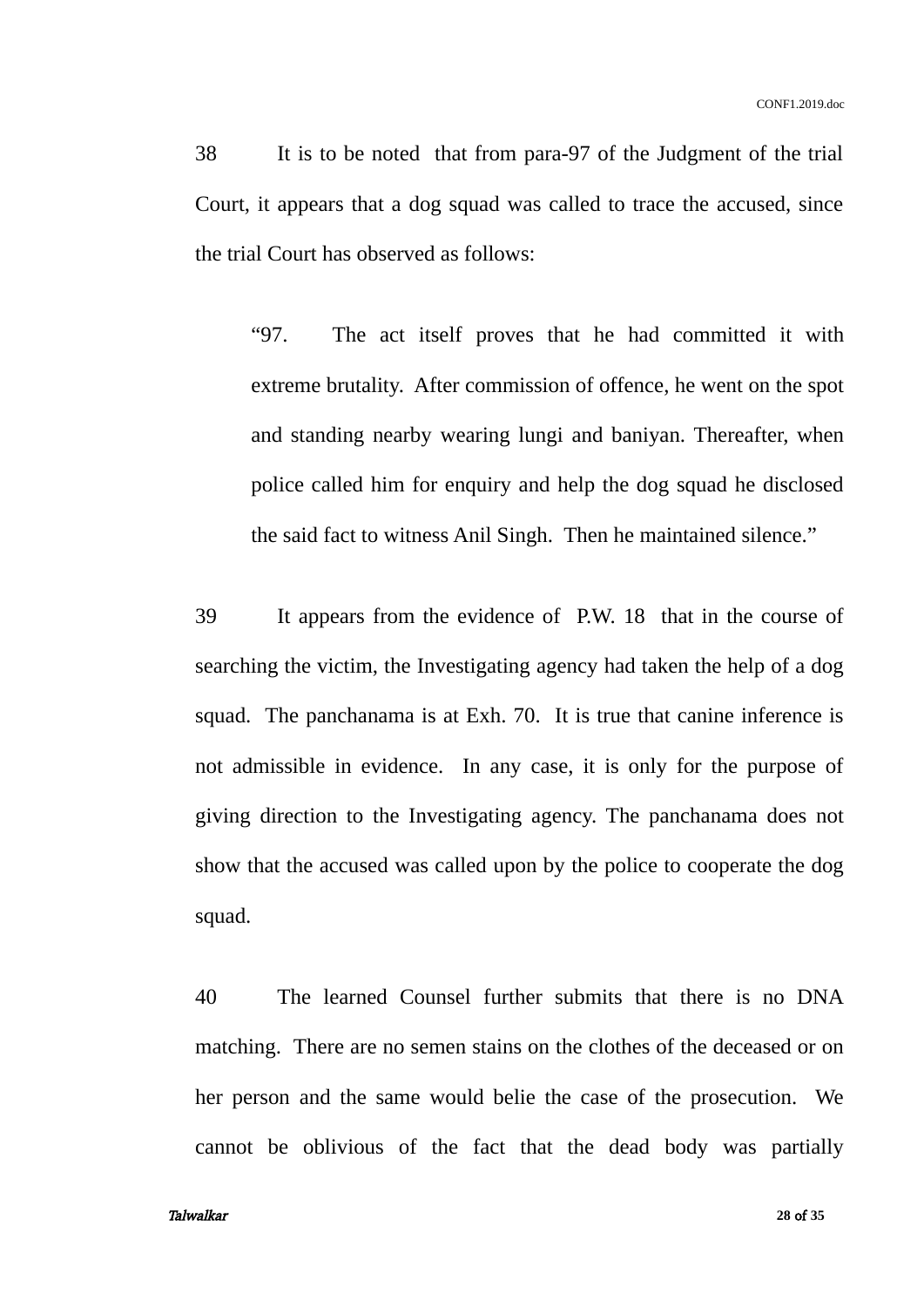decomposed and was lying in a puddle of muddy water before it was traced i.e. almost for more than 48 hours.

41 The act of the accused is gruesome and is committed in a diabolic manner. It is an heinous offence. It is unimaginable that a cheerful, frolicking child enjoying with her pet would provoke the feelings of lust in a man who is a father of two daughters and a son. The perversity in the mind of the accused is apparent and therefore, we are of the opinion that the aggravating circumstances in the present case outweigh the mitigating circumstances placed before the court in the course of hearing of the appeal.

42 This is a case based on circumstantial evidence. In a case of circumstantial evidence, it is incumbent upon the prosecution to establish the chain of circumstances and the circumstances so established should be of a conclusive nature and must incriminate the accused. It is also incumbent upon the prosecution to prove the complete chain of circumstances, which should exclude every hypothesis of the innocence of the accused. In short, they must unerringly point to the only inference that the accused is guilty of the offence alleged against him.

43 In the present case, we would unhesitatingly observe that the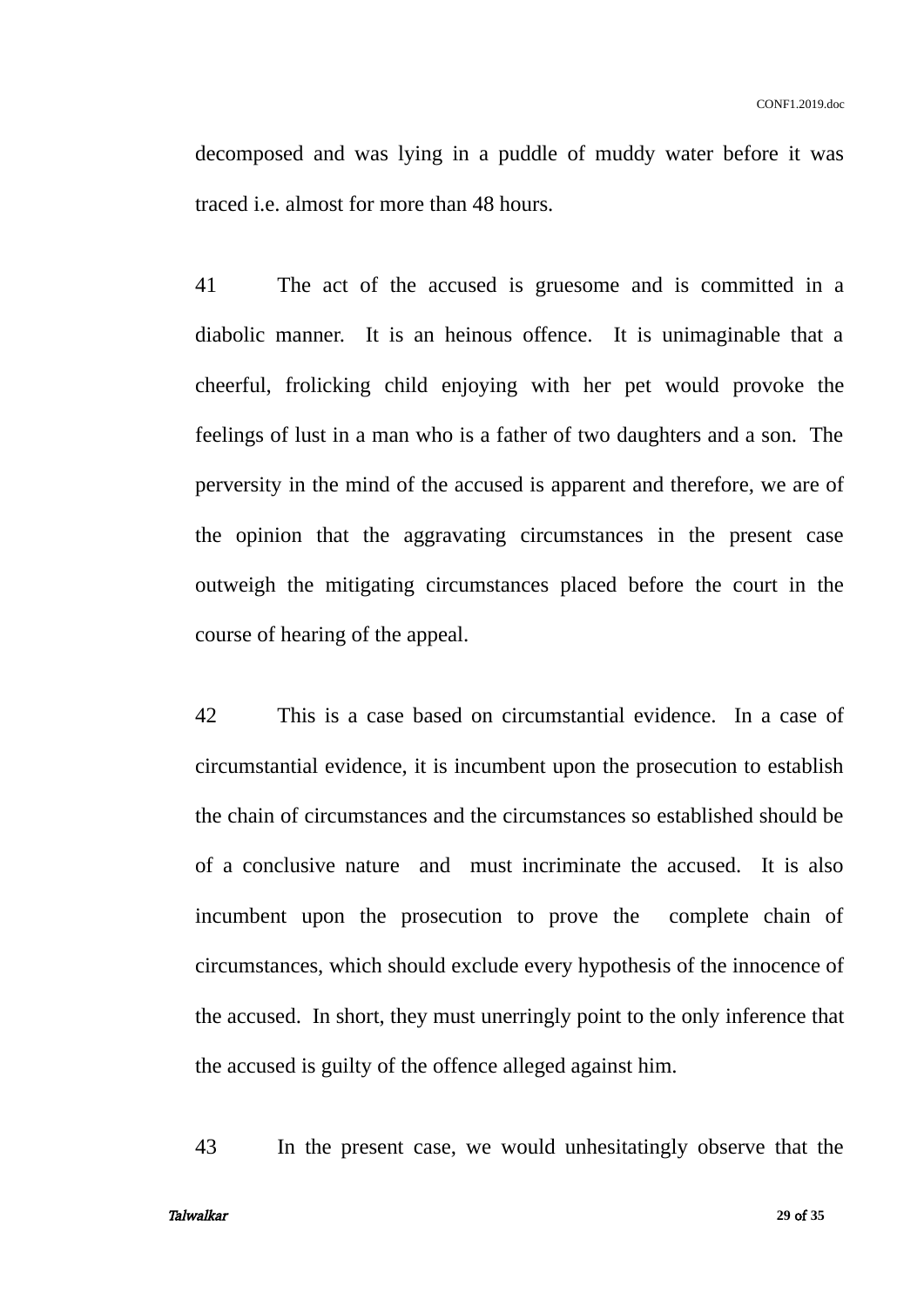prosecution has proved the chain of circumstances against the accused beyond reasonable doubt.

44 At this stage, we would observe that the prosecution has not presented before us the conduct of the accused during his incarceration. But we have spoken to the accused personally and he has not shown any remorse. The only mitigating circumstance put forth by him is economic stringency of his family.

45 In the case of Vasanta Sampat Dhupare v/s. State of Maharashtra reported in 2017 6 scc 631, the Apex Court has placed reliance on the Judgment of the Apex Court in the case of **Ramnaresh V/s. State of Chattisgarh[4](#page-29-0)** , in which the Apex Court has enumerated the principles of sentencing as follows :

> *"80. Every punishment imposed is bound to have its effect not only on the accused alone, but also on the society as a whole. Thus, the courts should consider retributive and deterrent aspect of punishment while imposing the extreme punishment of death.*

> *81. Wherever, the offence which is committed, manner in which it is committed, its attendant circumstances and the motive and status of the victim, undoubtedly bring the case within the ambit of "rarest of rare" cases and the court finds that the imposition of life imprisonment would be inflicting of inadequate punishment, the court may award death penalty. Wherever, the case falls in any of the exceptions to the "rarest of rare"*

<span id="page-29-0"></span><sup>4</sup> (2012) 4 SCC 257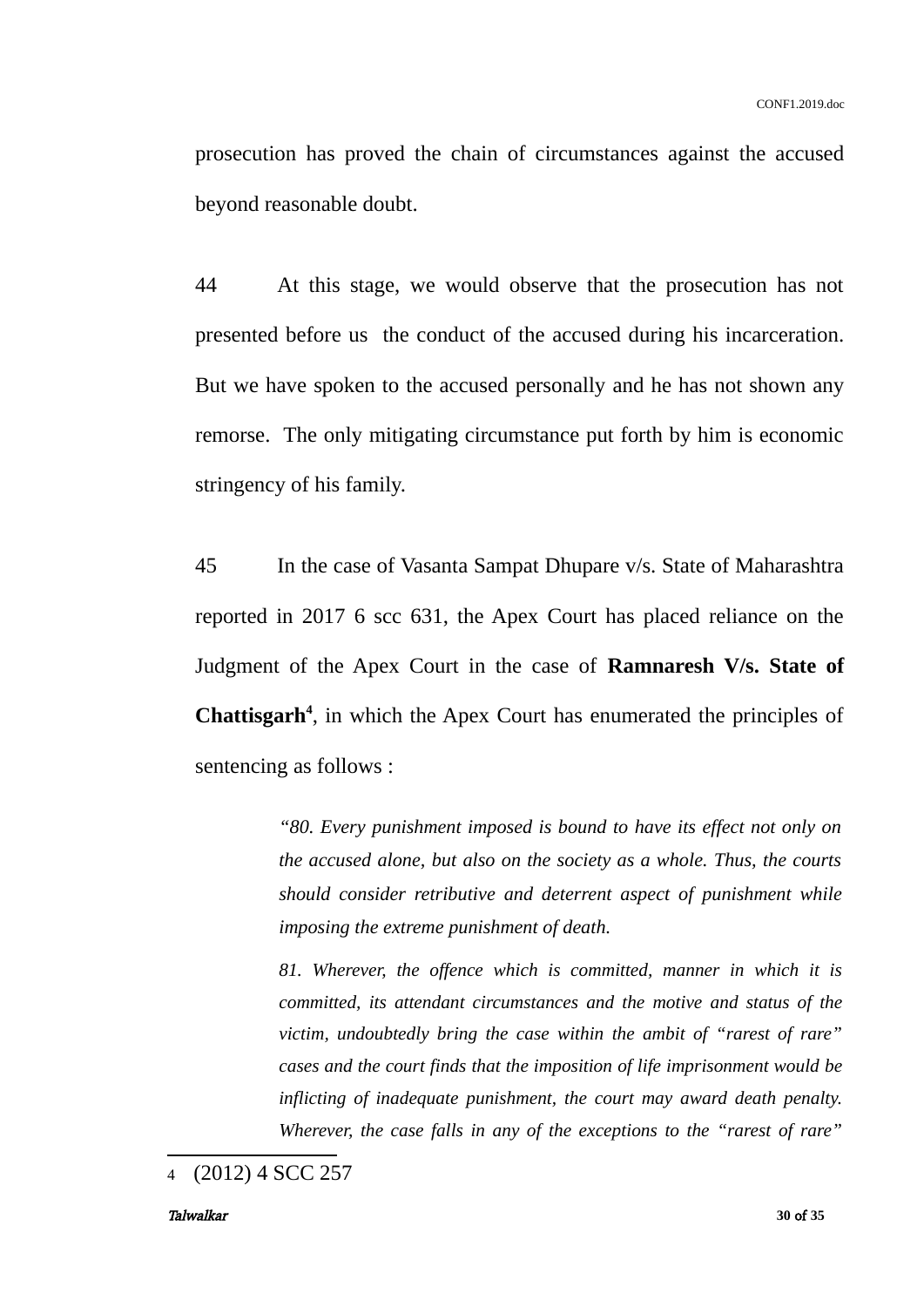*cases, the court may exercise its judicial discretion while imposing life imprisonment in place of death sentence."* 

In the case of **Vasant Dhupare(Cited supra),** a 45 years old man had lured a 4 years old child, raped her and eliminated her after battering her to death.

46 In the present case, looking at the monstrous act of the convict, it is apparent that the appellant had not, for a moment thought of the precious life of the minor child. It did not strike him for a moment that he himself happens to be a father of two daughters, who are yet to see the life. The crime smacks of degradation of a girl child, depravity and perversity of his mind. The child was sexually assaulted in barbaric and inhuman manner. It is diabolic in nature and thereafter, it was a brutal murder which makes it the rarest of rare case.

47 It is such an incident that parents of every small girl child would feel a chill down the spine before sending their undefended, innocent, minor girl child to see the rainbow as they would be scared as to whether she would fall a prey to any monster like the present one. It is the safety of a girl child which is of paramount importance to a society. The Supreme Court in the case of **Shyam Narayan v/s. State(NCT of Delhi)[5](#page-30-0)** has observed as follows :

<span id="page-30-0"></span><sup>5</sup> (2013) 3 SCC (Cr.) 1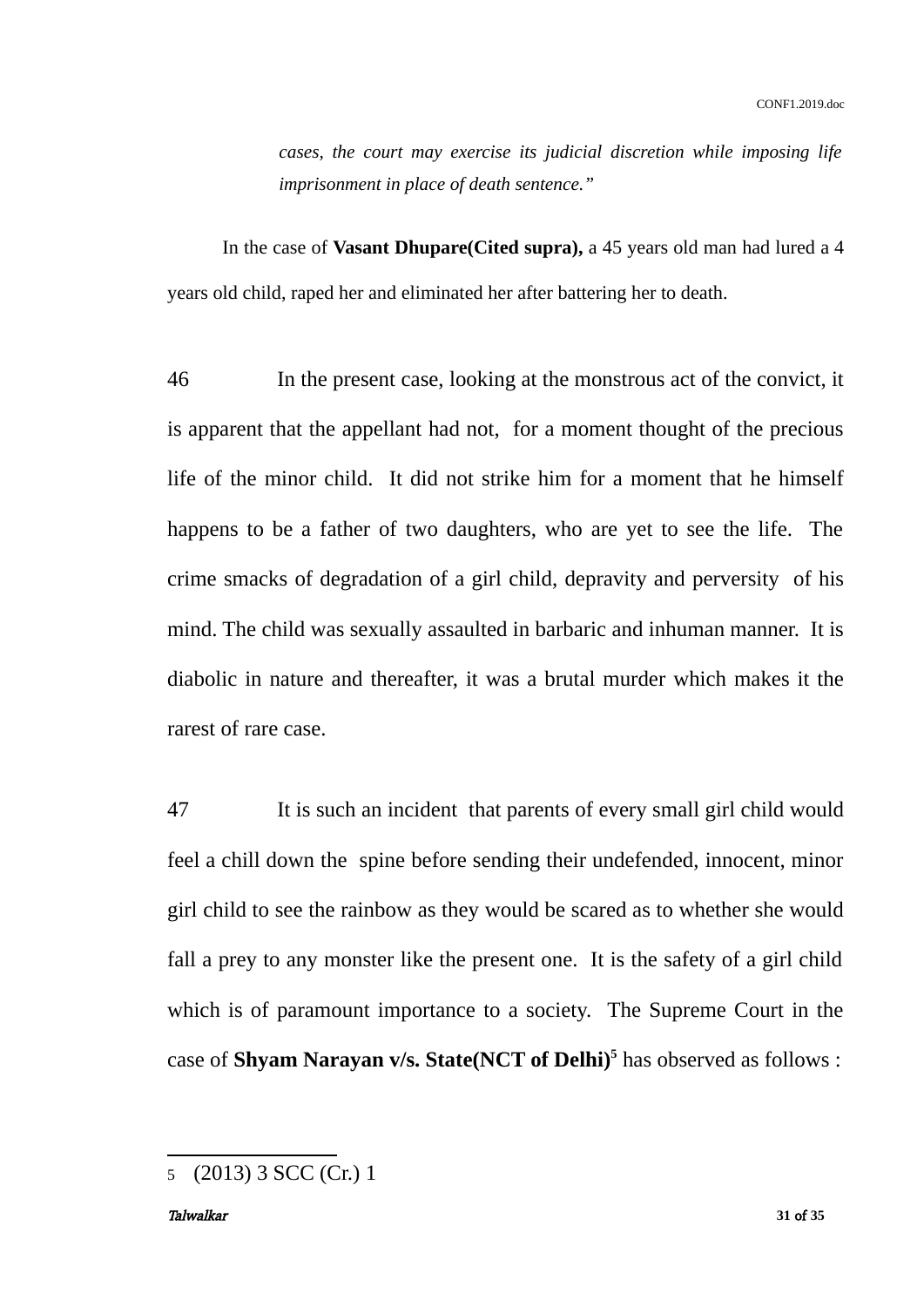*"The 8 year old child, who was supposed to spend time in cheerfulness was dealt with animal passion and her dignity and purity of physical frame was shattered. The plight of the child and the shocks suffered by her can be well visualised. The torment on the child has the potentiality to corrode the poise and equanimity of any civilised society. The age-old wise saying that "child is a gift of the providence" enters into the realm of absurdity."*

48 It is the bounden duty of the courts to impose a sentence which is proportionate to the offence committed by an accused. The accused in the present case deserves death penalty, as any alternative punishment would be unquestionably foreclosed taking into consideration the inhuman and barbaric act of the accused. The prosecution has proved the chain of aggravating circumstances as against the mitigating circumstances beyond reasonable doubt. The act of rape and the manner in which the child was murdered and abandoned in the muddy pond invites indignation and abhorrence. Hence, the death penalty awarded to the accused deserves to be confirmed by this Judgment.

49 Ms. Gonsalvez was requested by us to espouse the cause of the Respondent No. 2. She has placed on records the schemes framed for the victims of rape by NALSA. The Hon'ble Supreme Court of India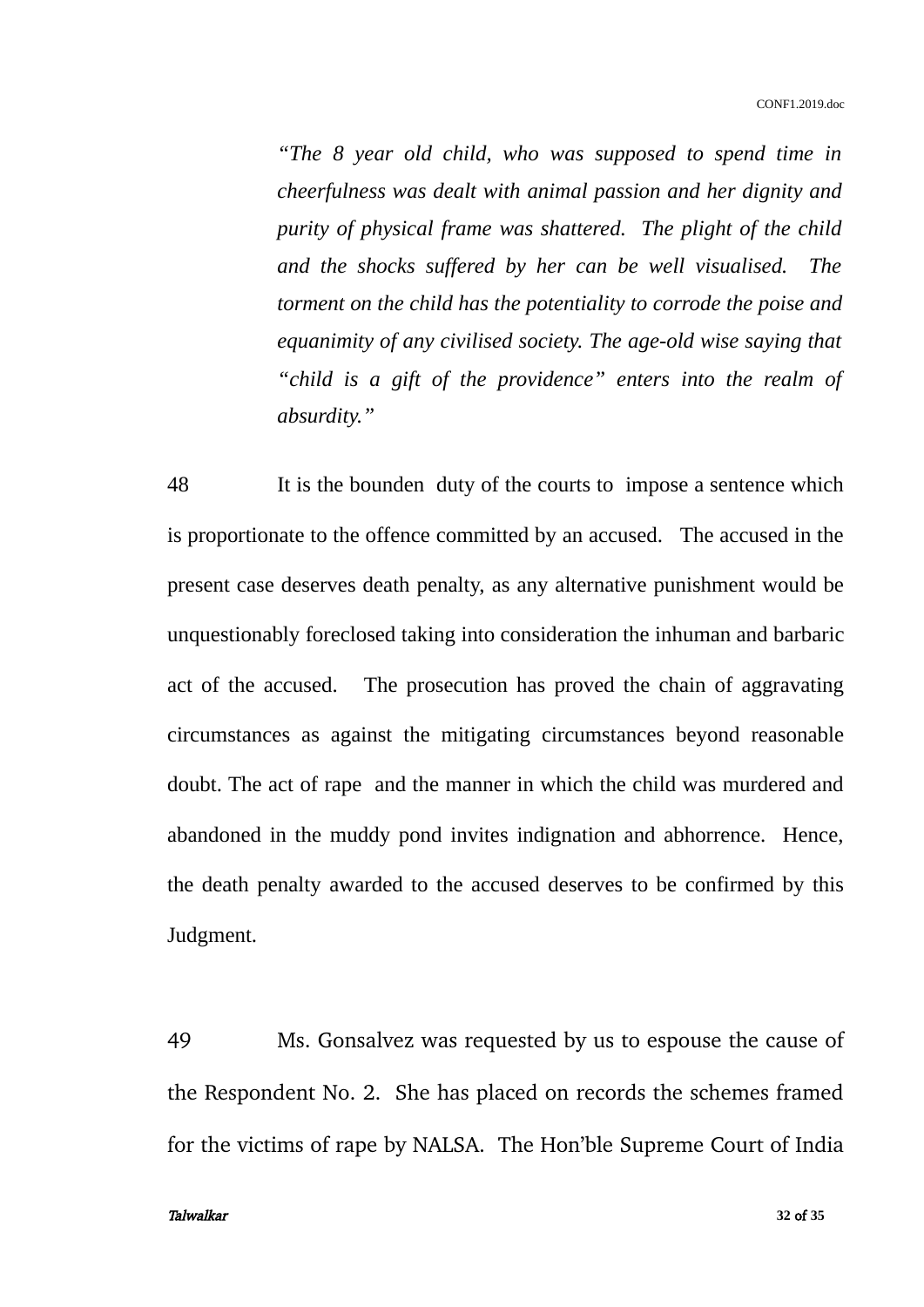in Writ Petition (C) No. 565 of 2012 titled as Nipun Saxena v/s. Union of India, opined that -

> "It would be appropriate if NALSA sets up a committed of about 4 to 5 persons who can prepare Model Rules for Victim Compensation for Sexual Offences and Acid Attack taking into account the submissions made by the learned Amicus.

> The learned Amicus as well as learned Solicitor General have offered to assist the committee as and when required. The Chair person or the nominee of the Chair person of National Commission of Women should be associated with the Committee."

50 In view of the above directions of the Supreme Court, NALSA set up a committee consisting of the experts from various fields for preparation of model scheme. The NALSA has submitted the compensation scheme for women victims/survivors of sexual assault/other crimes and submitted the report before the Supreme Court on 24/4/2018. According to that scheme, the schedule applicable to Women victims of Crimes shows that victim of rape would be entitled to Rs. 10 Lakhs. Besides this, the victim would also be entitled to compensation under the Maharashtra State Victim Compensation Scheme. In present case, the victim is murdered and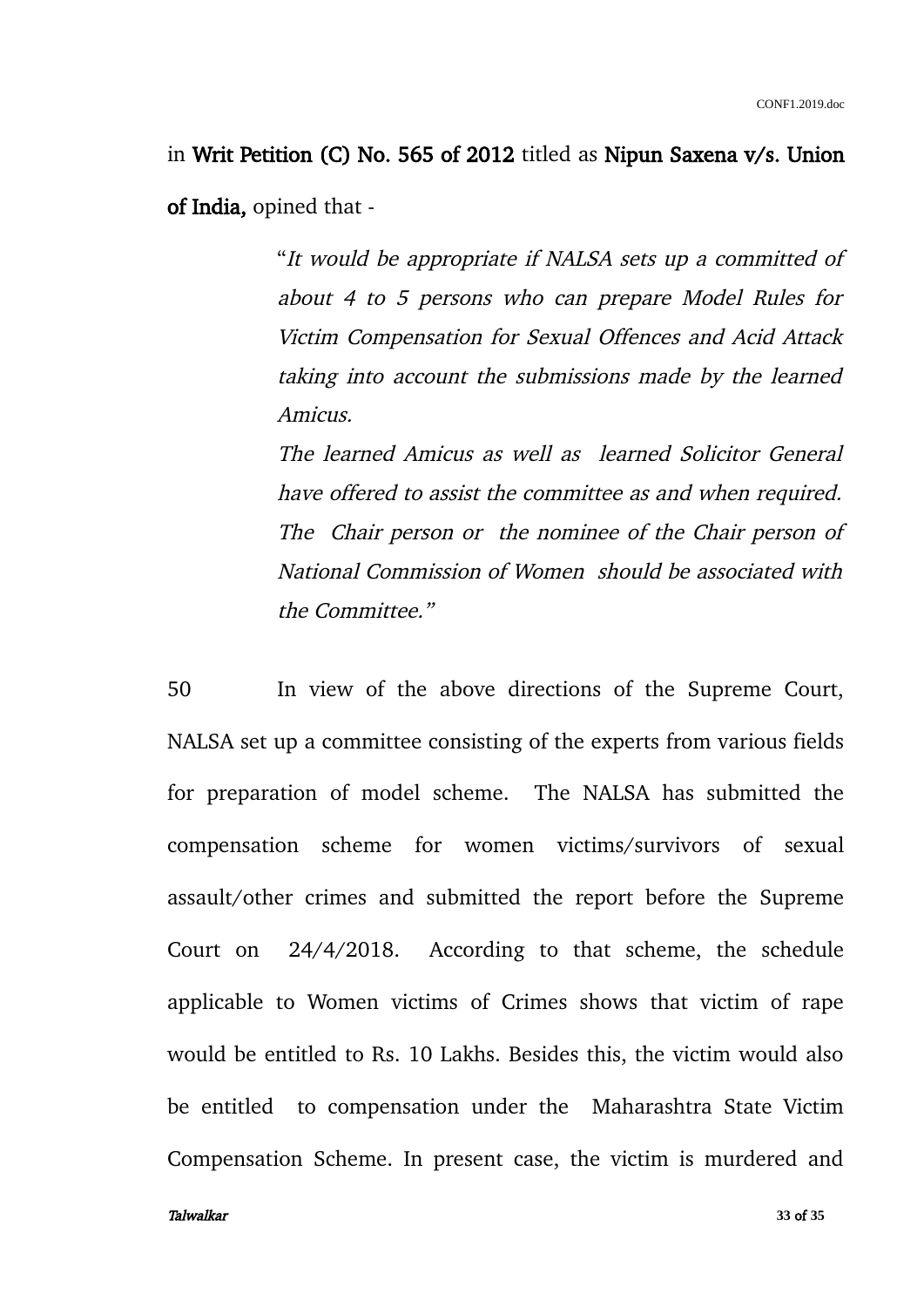therefore, the compensation be paid to the father of the victim. The compensation, as directed, had not been paid by DLSA since the mother of the victim was not traced. We are of the opinion that the father of the victim would be entitled to the compensation, since mother of the victim had abandoned the child two years prior to the incident and has not even inquired about the death of her girl child. Accordingly, this Judgment be sent to the District Legal Service Authority(DLSA) forthwith and the DLSA shall issue notice to the father of the victim $(P.W.1)$  and disburse the said amount within 30 days from the date of receipt of the judgment.

51 In view of the above discussion and various judgments of the Supreme Court, we pass following order:

### ORDER

(I) We accordingly, confirm the sentence of death passed by the trial court on the accused and dismiss the criminal appeal filed by the accused confirming his conviction and sentence.

(II) Reference is, accordingly, answered.

(III) Criminal Appeal No. 661 of 2019 is dismissed confirming the Talwalkar **34** of **35**